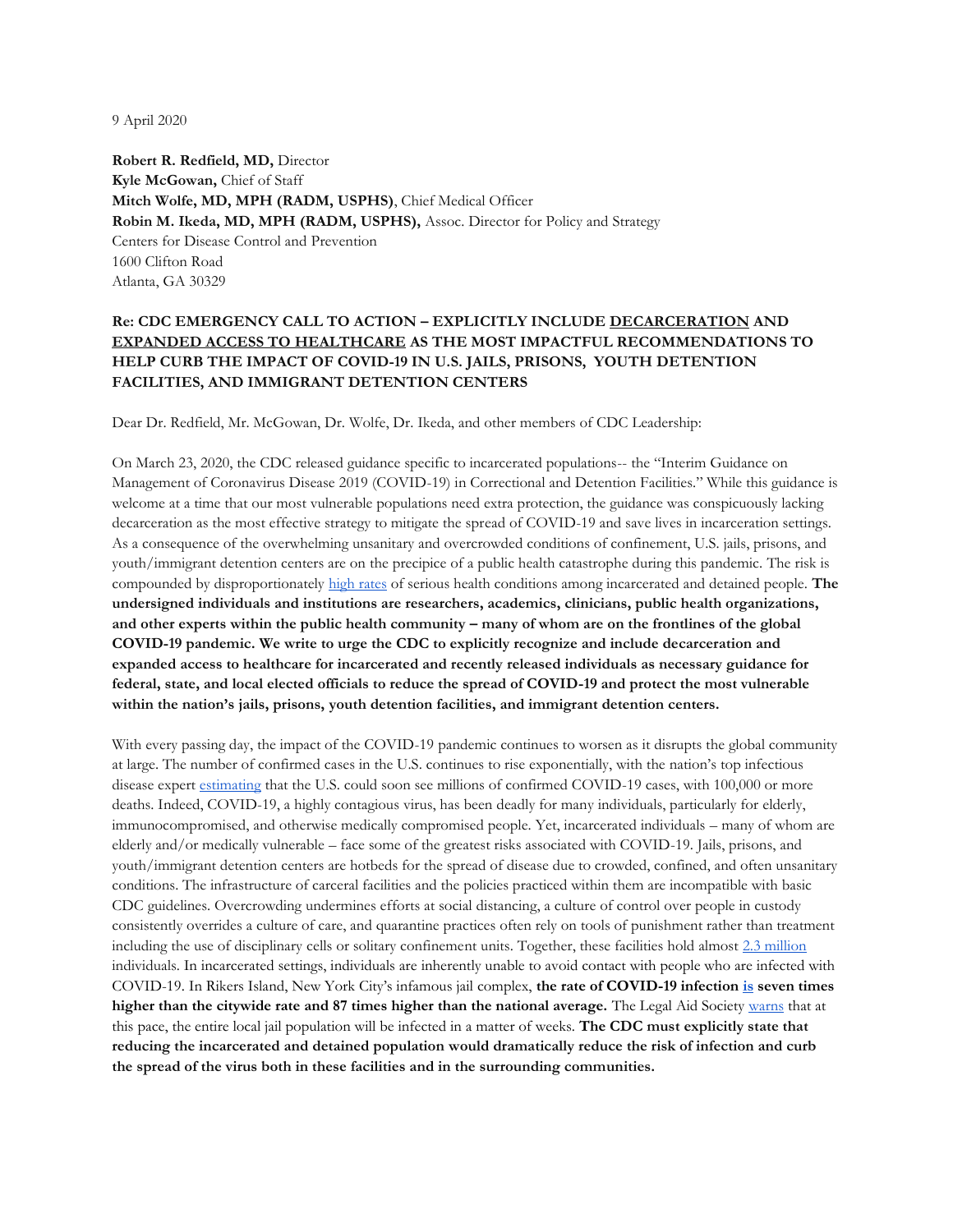The aforementioned interim CDC guidelines on the management of COVID-19 in correctional and detention facilities acknowledge that incarceration and detention settings present unique challenges for control of COVID-19 transmission among incarcerated or detained people. Yet, the only recommendations related to high risk individuals only suggest revising the duties of correctional staff. This is wholly insufficient**.** There already have been several reports of incarcerated individuals and correctional staff testing positive for COVID-19. In a little over a week, the Federal Bureau of Prisons [reported eight deaths](https://www.bop.gov/mobile/news/press_releases.jsp) of incarcerated people who were in federal custody. There are over 250 people with a confirmed positive test result for COVID-19, thousands of more deaths will surely follow.

**Furthermore, jurisdictions must limit the number of new arrests and fines and fee based citations and suspend new arrests and detentions of suspected non-citizens in immigration custody.** Across the U.S., elected officials are taking this bold and necessary step. [Baltimore,](https://www.baltimoresun.com/coronavirus/bs-md-ci-cr-mosby-prisoner-release-20200318-u7knneb6o5gqvnqmtpejftavia-story.html) [San Francisco,](https://theappeal.org/coronavirus-san-francisco-reduce-jail-population/) an[d Boulder](https://www.denverpost.com/2020/03/16/colorado-coronavirus-jails-arrests/) are jurisdictions where district attorneys and other officials have worked to significantly [limit the number of new arrests](https://www.themarshallproject.org/2020/03/31/why-jails-are-so-important-in-the-fight-against-coronavirus) and reduce incarcerated populations as a crucial step toward mitigating a public health disaster. If these measures are not taken across the country in an expeditious manner, incarcerated individuals, correctional staff, and the communities in which these facilities are located will face an unprecedented public health crisis that is largely preventable.

**We call on the CDC to urge federal, state and local government officials to take the following actions, informed by recommendations compiled by [The Justice Collaborative](https://thejusticecollaborative.com/covid19/) – a coalition of legal and policy experts focused on decarceration – to reduce the spread of COVID-19 in these facilities:** 

- Reduce the prison population by prioritizing the immediate release of elderly and medically vulnerable people.
- Reduce the prison population by agreeing to the early release of anyone within 18 months of their release date.
- Reduce the local jail population by releasing anyone who is held pretrial unless they have been formally charged with an offense that involves a specific allegation of the intentional use of force to cause serious bodily injury against the person of another.
- Reduce the prison population by halting all new state prison sentences unless the individual has been formally charged with an offense that involves a specific allegation of the intentional use of force to cause serious bodily injury against the person of another.
- Reduce the local jail population by implementing a practice of automatic release of all people serving a misdemeanor sentence and diligent review of felony cases for eligibility for release.
- Reduce the prison and jail populations by releasing all people held on probation and parole technical violation detainers or sentences.
- Reduce the jail population by avoiding new custodial arrests for crimes that do not pose an unreasonable safety risk to a specific person or persons.
- Release all persons, adults, and children detained in youth and immigrant detention, including using discretionary power to release all youth and immigration detainees on parole or using alternatives to detention methods.

## **Additionally, the CDC must also encourage government officials to ensure that all states and localities provide adequate healthcare to incarcerated people and to those released from custody during the COVID-19**

**pandemic.** The CDC must emphasize the importance of Medicaid coverage in and out of correctional and detention facilities. Lack of effective healthcare access in correctional facilities, and failure to facilitate access to Medicaid for those who are eligible post-release, will have dire and fatal consequences for many. Incarcerated individuals are dependent upon the government for healthcare and protection from public health threats. Currently, there is a ban on the use of Medicaid funding and other federal funds for medical care provided to "[inmates of a public institution](https://www.sheriffs.org/sites/default/files/NACo%20Medicaid%20and%20Jails%20One-Pager_wNSA.pdf)." This exclusion also applies to the [555,000+](https://www.prisonpolicy.org/reports/pie2020.html) people currently incarcerated in pre-trial detention, who have not been convicted of a crime. Lifting this ban would provide significant relief to states and counties whose budgets are already dramatically impacted by the COVID-19 outbreak and other health issues. **The CDC must urge government officials to ensure that all newly released individuals who are Medicaid eligible can access vital healthcare, including but not limited to, COVID-19 related care and medications for addiction treatment for the [disproportionate number](https://www.bjs.gov/content/pub/pdf/dudaspji0709.pdf) of justice-involved people with a history of substance use disorders. Additionally, the CDC should urge and**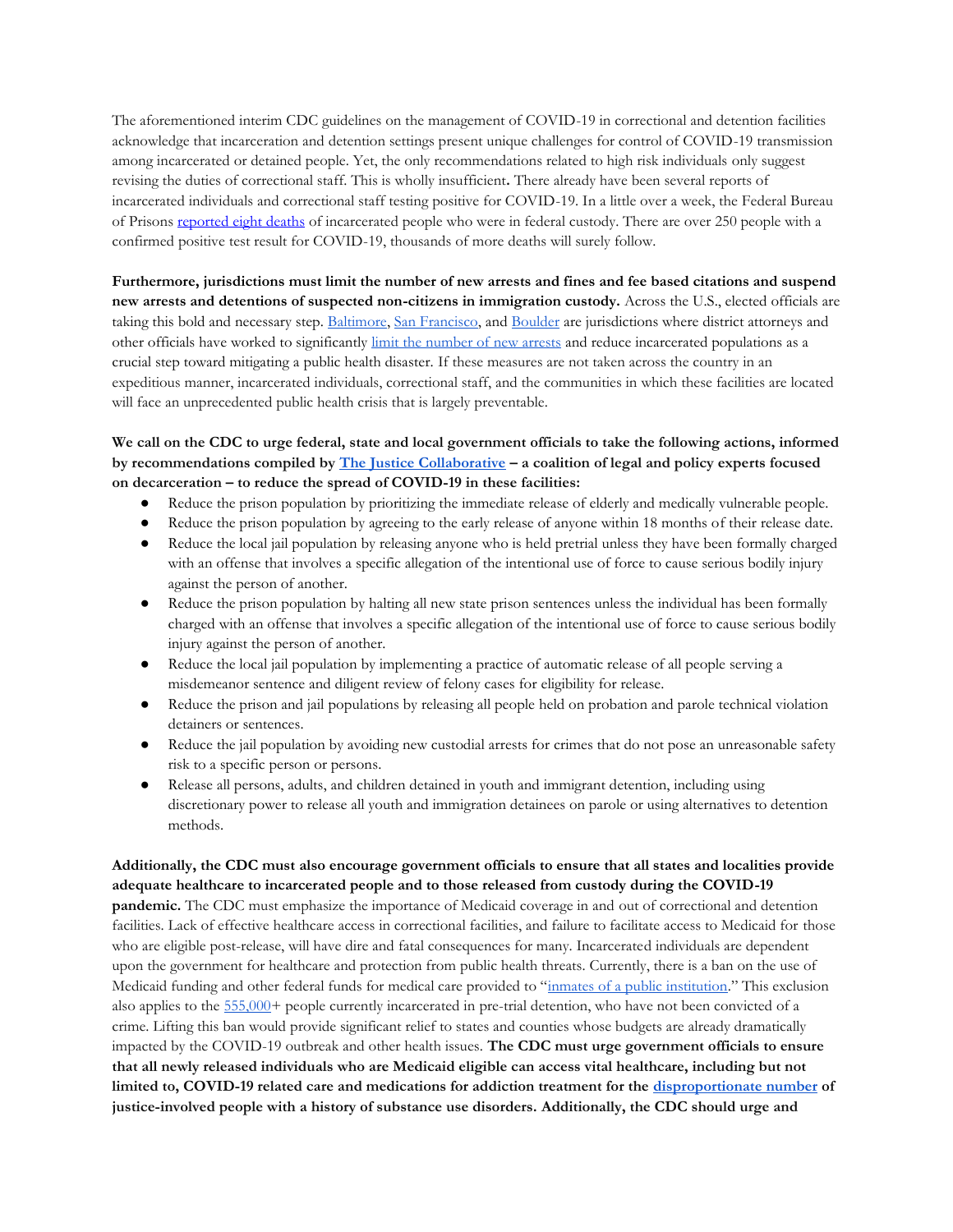**encourage states with the ability to restart Medicaid benefits prior to release from custody to do so in order to provide more effective care and treatment related to COVID-19, and other health conditions.**

We are running out of time to get ahead of what will be one of the most sweeping and deadly public health **pandemics in our nation's history.** The undersigned individuals and organizations, representative of the public health community, strongly urge the CDC to be on the right side of history and explicitly include decarceration and expanded access to healthcare in their guidelines regarding incarcerated populations.

Sincerely,

AIM Health Institute All of Us or None - St. Louis Chapter All of Us or None - Madison Chapter Asian Prisoner Support Committee A New PATH (Parents for Addiction Treatment & Healing) Behavioral Health Systems Baltimore Outreach Health Educator Ben the Arc Best Practices Policy Project Black Lives Matter, Louisville California Coalition for Women Prisoners Californians United for a Responsible Budget Cannabis Patient Resource Centers of Connecticut Cannabis Sans Frontieres CCWP/CURB Center for Public Health Law Research, Temple Law School Charm City Care Connection Chicago Women's AIDS Project Church of Safe Injection Civil Rights Corps Collaborative for Health Equity Cook County College and Community Fellowship Connecticut Bail Fund COVID Courage Doctors for Cannabis Regulation Dignity and Power Now Drug Policy Alliance The Ella Baker Center for Human Rights Emergent Earthworks End Solitary Santa Cruz Exodus Transitional Community The FAAAT Archive (*For Alternative Approaches to Addiction, Think & Do Tank*) Faith in New Jersey From Prison Cells to PhD Florida Legal Services, Inc. FreeThe350BailFund Frontline Wellness Network Georgetown University Prisons and Justice Initiative Harm Reduction Michigan Harm Reduction Sisters Healer.com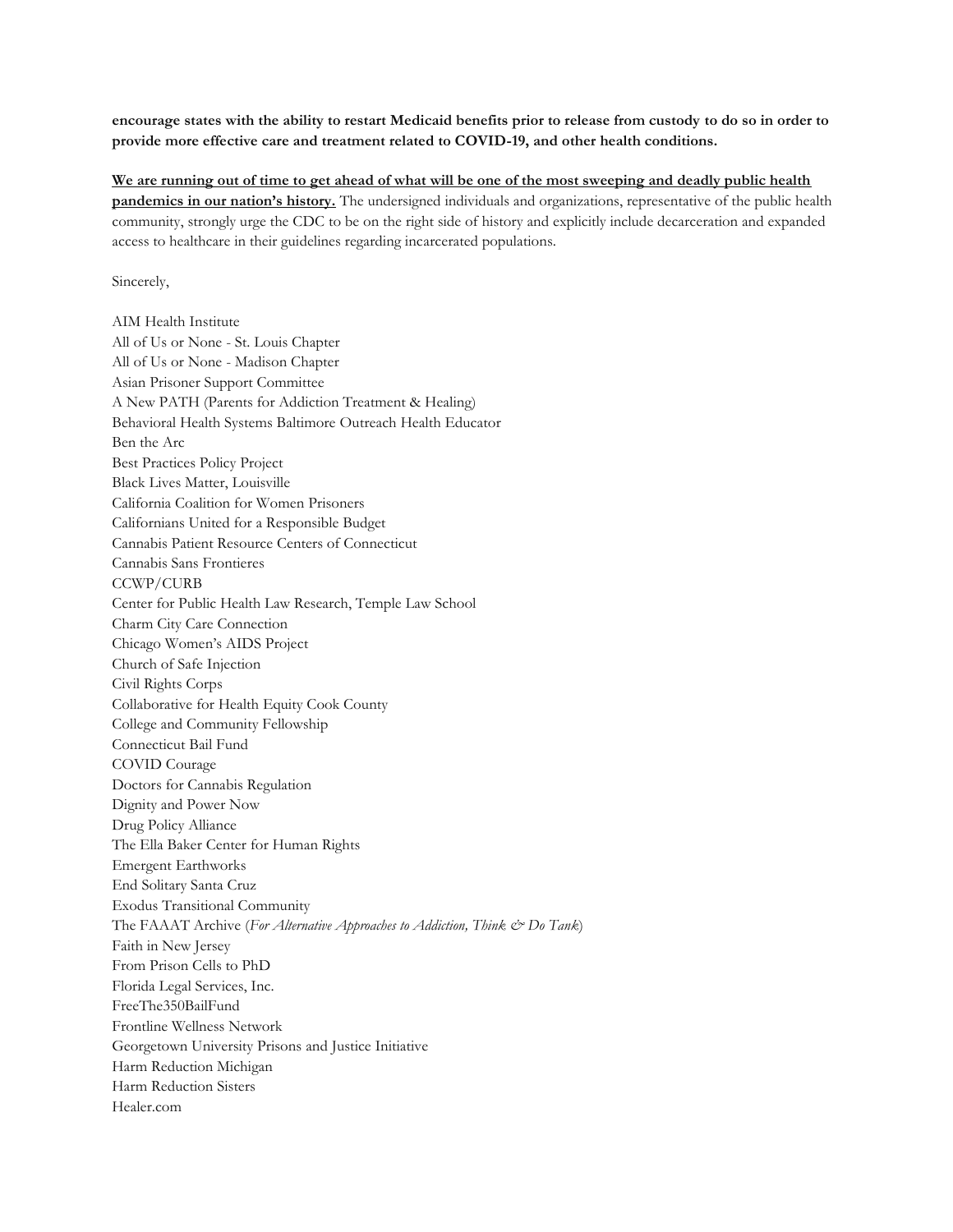Health Justice in Action Lab, Northeastern University School of Law Health & Medicine Policy Research Group Health Justice Commons **HIPS** Human Impact Partners Human Rights Institute, San Jose State University Institute of the Black World 21st Century Instituto RIA Interfaith Action for Human Rights Iowa Harm Reduction Coalition Justice for Housing Justice LA Justice Teams Network Kern Welcoming and Extending Solidarity to Immigrants La Defensa The Leadership Conference on Civil and Human Rights LIVE FREE National of Faith in Action Los Angeles Catholic Worker Louisville Community Ball Fund Maine Access Points Maine Drug Policy Lab - Colby College Media Justice Medical Students for Justice at UC San Diego School of Medicine Men's Health Foundation Mommieactivist and Sons National Association of Social Workers The National Council for Incarcerated and Formerly Incarcerated Women and Girls National Lawyers Guild - UCLA Needlepoint Sanctuary NEU Health Solutions, Inc. New Jersey Harm Reduction Coalition New York City Correctional Health Services NEXT Harm Reduction, Inc. NORML Oakland Rising Open Aid Alliance Orange County Equality Coalition OVEC-Ohio Valley Environmental Coalition People's Food Co-Op People's Pottery Project PolicyLink Portland Overdose Prevention Society Post-Prison Education Program Prevention Point Pittsburgh Prison + Neighborhood Arts Project Progressive Doctors Protect Families First Protectors of Equality in Government Psychologists for Social Responsibility Public Defender Association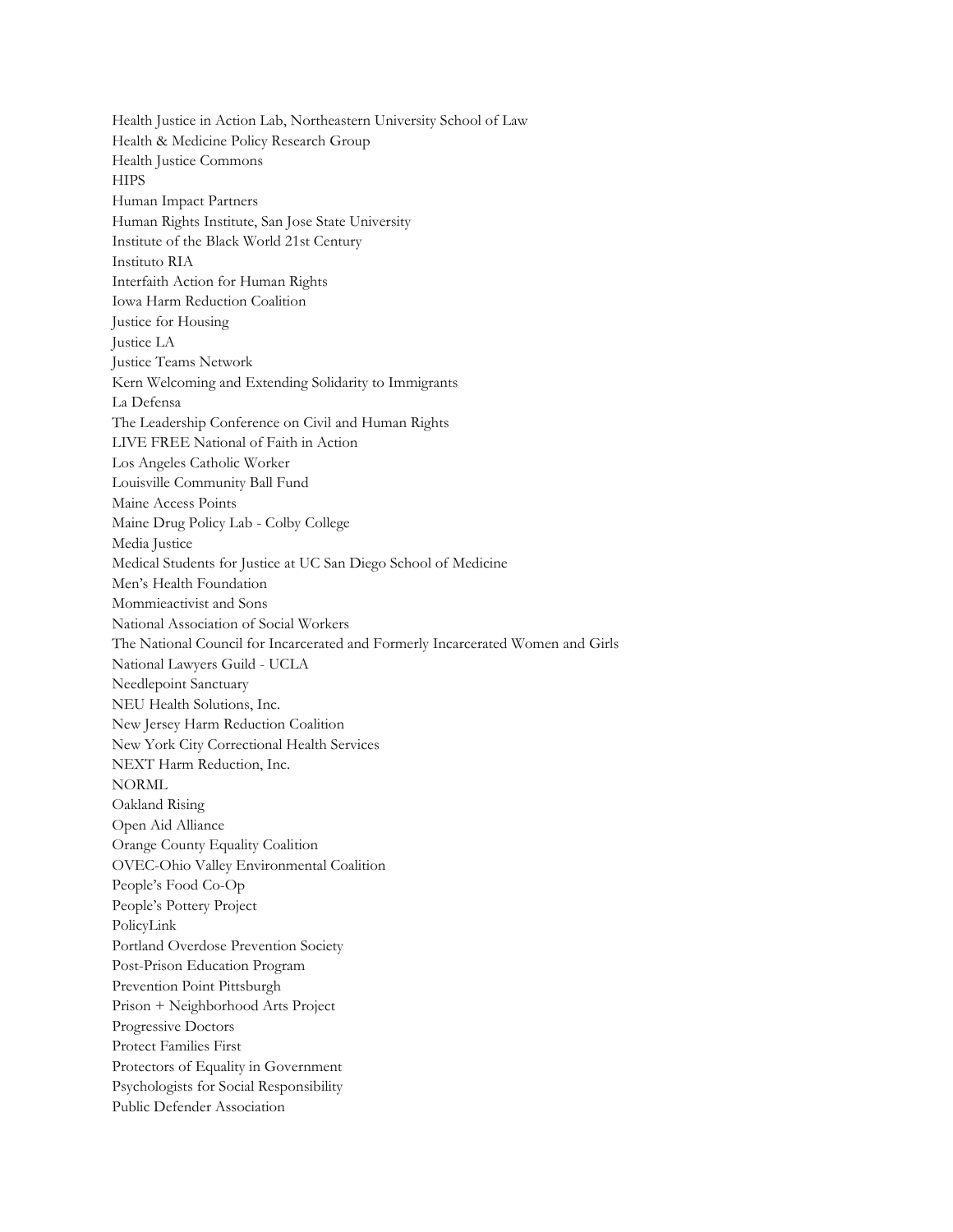Public Health Justice Collective Quinnipiac University Prison Project Rikers Debate Project San Diego Tenants United San Francisco AIDS Foundation Santa Cruz Climate Action Network Santa Cruz County Community Coalition to Overcome Racism Showing Up for Racial Justice (SURJ) SIFMA NOW Social Eco Education (SEE) Social Workers Against Solitary Confinement Society of Cannabis Clinicians Sponsors, Inc. Students Deserve (Schools Los Angeles Students Deserve) SUNY Upstate Perinatal Center Transitions Clinic Network Truth Pharm Inc. Unidad Latina en Accion VICTA VOCAL-WA Voice of the Experienced Voters Organized to Educate We Are Better Together Warren Daniel Hairston Project Westchester Citizen Therapists White People 4 Black Lives Women on the Rise GA Worth Rises

### **A**

Jeremy Abbott, JD North Hollywood, CA

Rebecca Abelman, MD Cambridge, MA

Kartman Adam, MD Bellingham, WA

Rick Adams, MABC Pittsburgh, PA

Avanti Adhia, ScD Seattle, WA

Bryon Adinoff, MD Denver, CO

Rachel Adler Bishop, MPH Boston, MA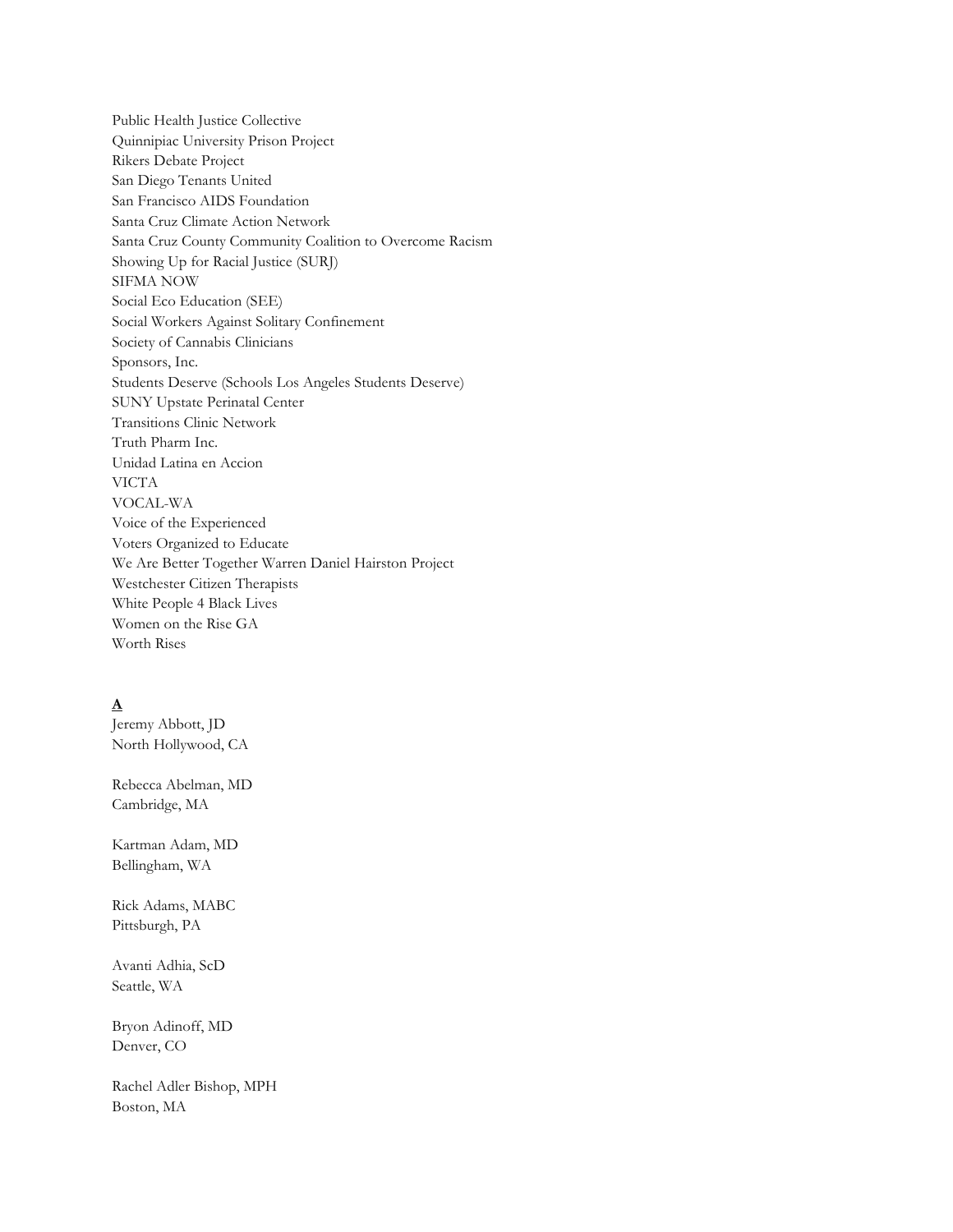Eftitan Akam, MD Boston, MA

Collins Akumabor, MBBS Lagos, Nigeria

Anthony Alexander, MBA, PMP Pittsburg, CA

Coralyn Alexander, MD Post Falls, ID

Nathan Alhalel, MD, MPH Boston, MA

Onyinye Alheri Baltimore, MD

Fadumo Ali, MPH Candidate St. Louis, MO

Courtney Allen, CADC August, ME

Julie Alley MT(ASCP) Santa Monica, CA

Eden Almasude, MD New Haven, CT

Robert Alquist, PhD San Jose, CA

Julianna Alson, MPH Seattle, WA

Mary Jane Alumbaugh, PhD Arroyo Grande, CA

Tiffany Alunan, MPH Boston, MA

Hanna Amanuel, MSc Boston, MA

Melissa Ambrose, LCSW/PPS San Francisco, CA

Angela Amel, LMSW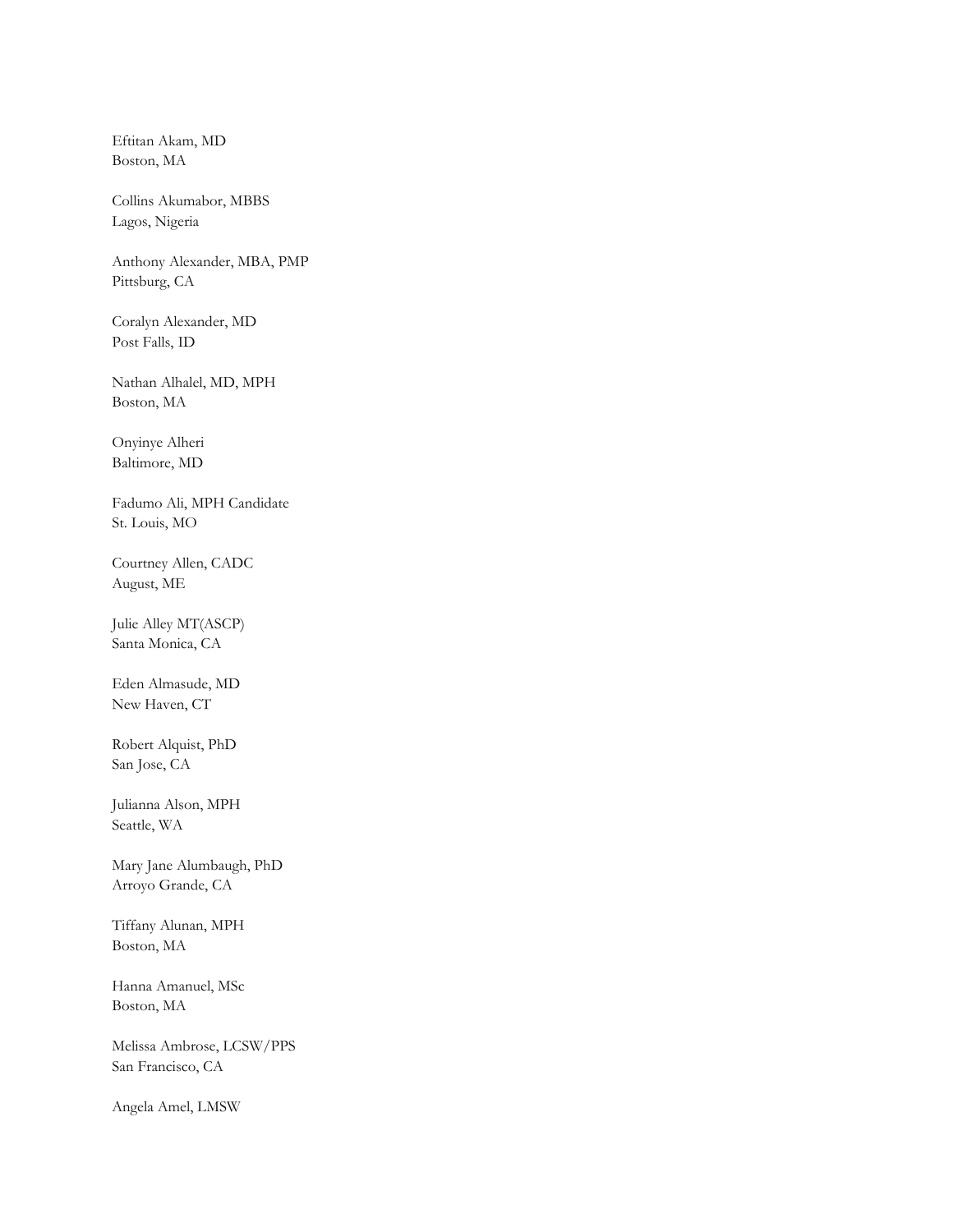New York, NY

Joan Andersson, JD Berkeley, CA

Julia Alley, MT(ASCP) Santa Monica, CA

Natasha Anushri Anandaraja, MD, MPH New York, NY

Stanley Andrisse, PhD, MBA Baltimore, MD

Mihal Rose Ansik, Esq. Los Angeles, CA

Nicholas Apping, MD Candidate Freeport, NY

Dinah Applewhite, MD Cambridge, MA

Nancy Arvold, PhD, MFT Richmond, CA

Khudejha Asghar, MPH Baltimore, MD

Arlene Ash, PhD Boston, MA

Uzoamaka Asonye, MD New York, NY

Karina Avila, MPH Bronx, NY

## **B**

Jandra Baez, BSN, RN-C Long Island, NY

Zinzi Bailey, ScD, MSPH Miami, FL

Beth Baker, PhD Los Angeles, CA

Maalika Banerjee, MD/MPH Candidate Boston, MA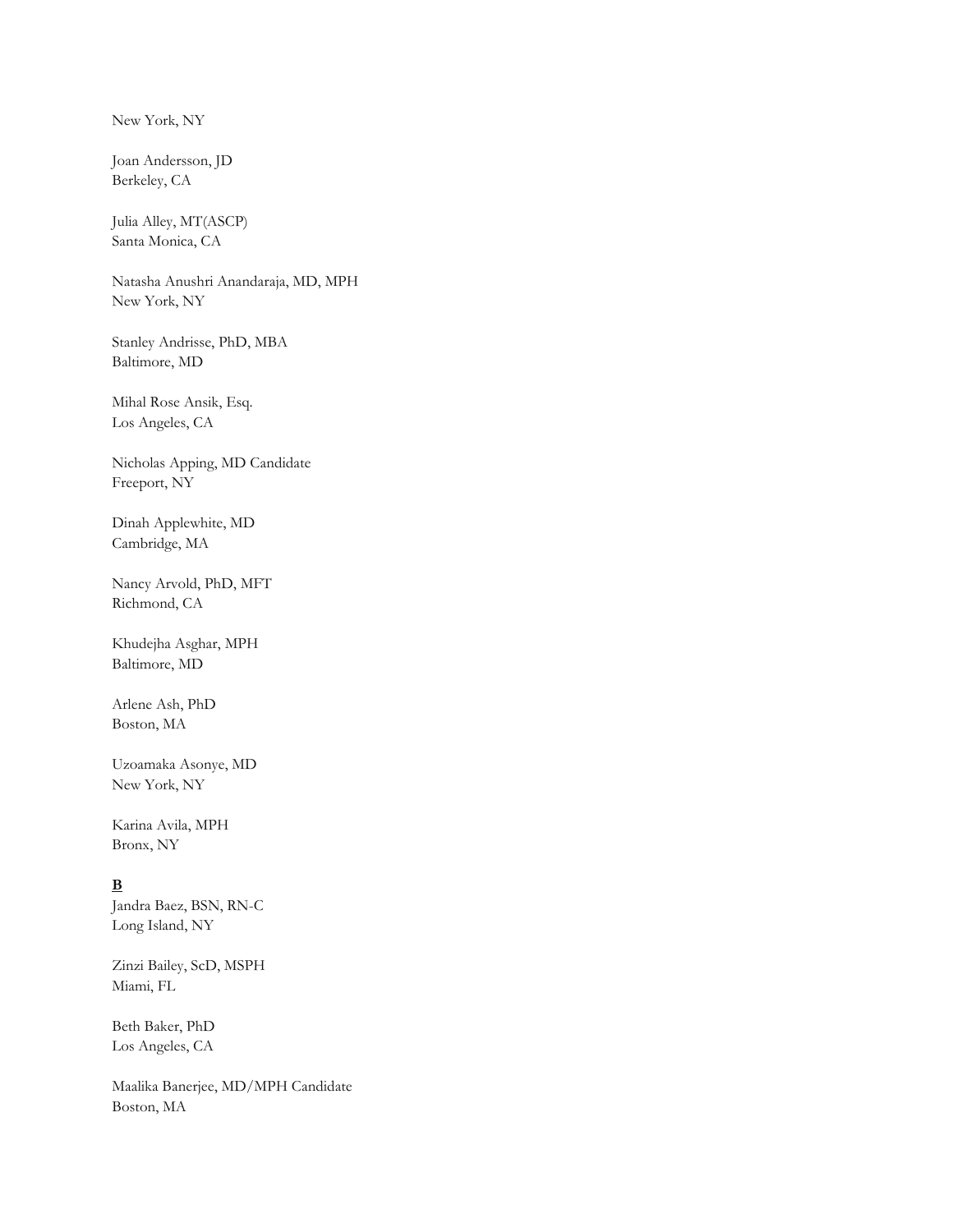Dipti Baranwal, MA Los Angeles, CA

Erica Barrios, MD, MBA Hermosa Beach, CA

Claire Basescu, PhD New York, NY

Mary T. Bassett, MD, MPH Boston, MA

Claire Bates, MSW Mackinac Island, MI

Stephanie Bazell, Esq. New York, NY

Ephraim Bck, MD, MPH Queensbury, NY

Abaki Beck, MPH St. Louis, MO

Leo Beletsky, JD, MPH Boston, MA

Alice Bell, LCSW Pittsburgh, PA

Tamar Bendahan, MD Oakland, CA

Hannah Bentley, JD San Pedro, CA

Patty Berger, BSW St. Louis, MO

Gretchen Burns Bergman Spring Valley, CA

Rachel Berkowitz, DrPH San Jose, CA

Robin Bezark, LCSW Katonah, NY

Sari Bilick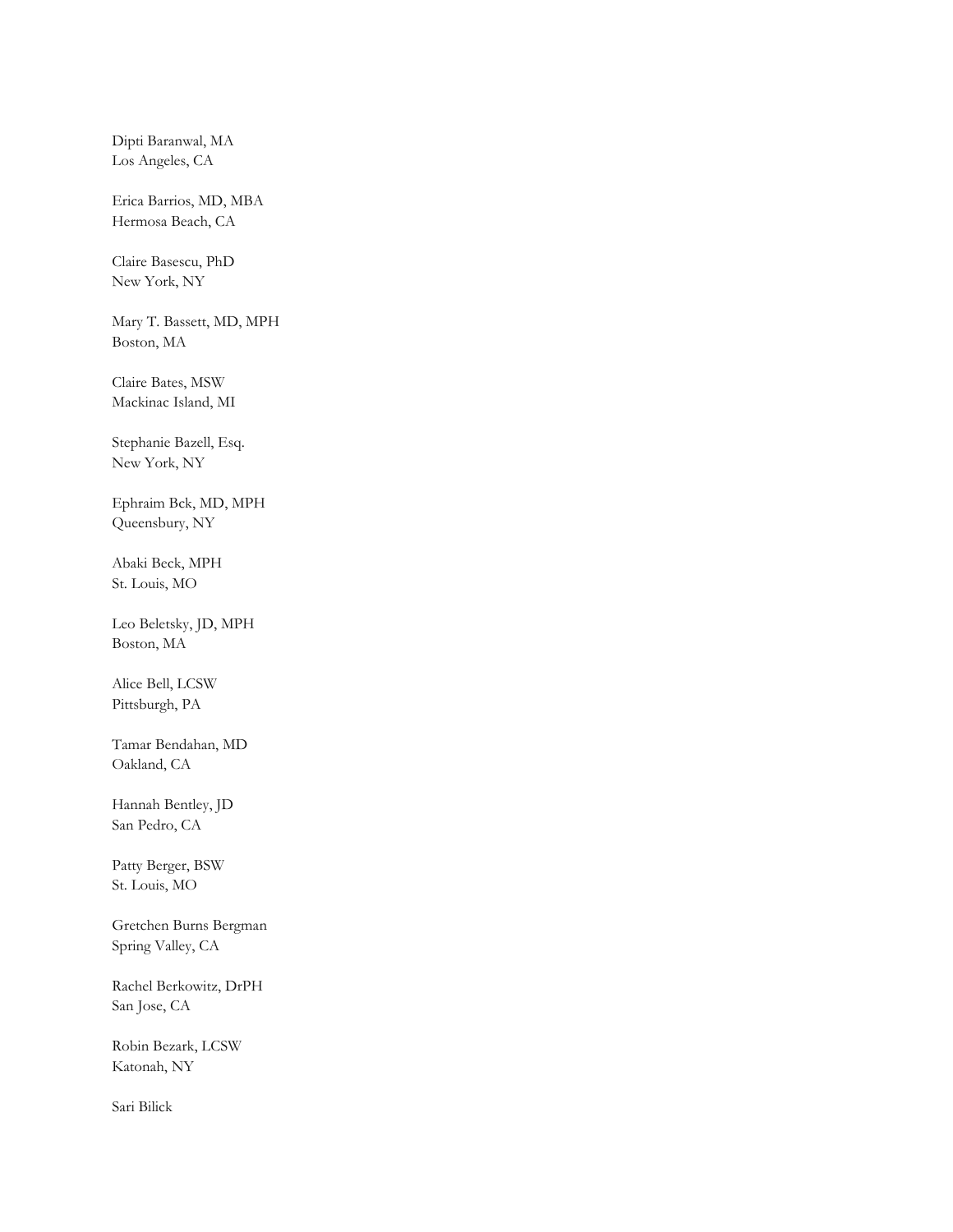Oakland, CA

Jordan Bingham, MS Madison, WI

Anja Bircher, PhD San Francisco, CA

Laura Black, MD Seattle, WA

Mia Blakstad, MSc Brookline, MA

Diana Block Oakland, CA

Margaret Denise Bordeaux Wilmington, NC

Elise Boretz, RD Los Angeles, CA

Dwayne Boucaud, PhD Cheshire, CT

Elizabeth Bowen, PhD Oak Park, IL

Cesar Bowley Castillo, MA Los Angeles, CA

Alexandra Bradley, MPH Washington, DC

Stuart Jeanne Bramhall, MD Seattle, WA

Rev. Zemoria Brandon, BSW Philadelphia, PA

Dianne G. Brause, MA Sulphur Springs, OH

Eleanor Broh, MSW, LCSW Oakland, CA

Maya Brown, JD Candidate Boston, MA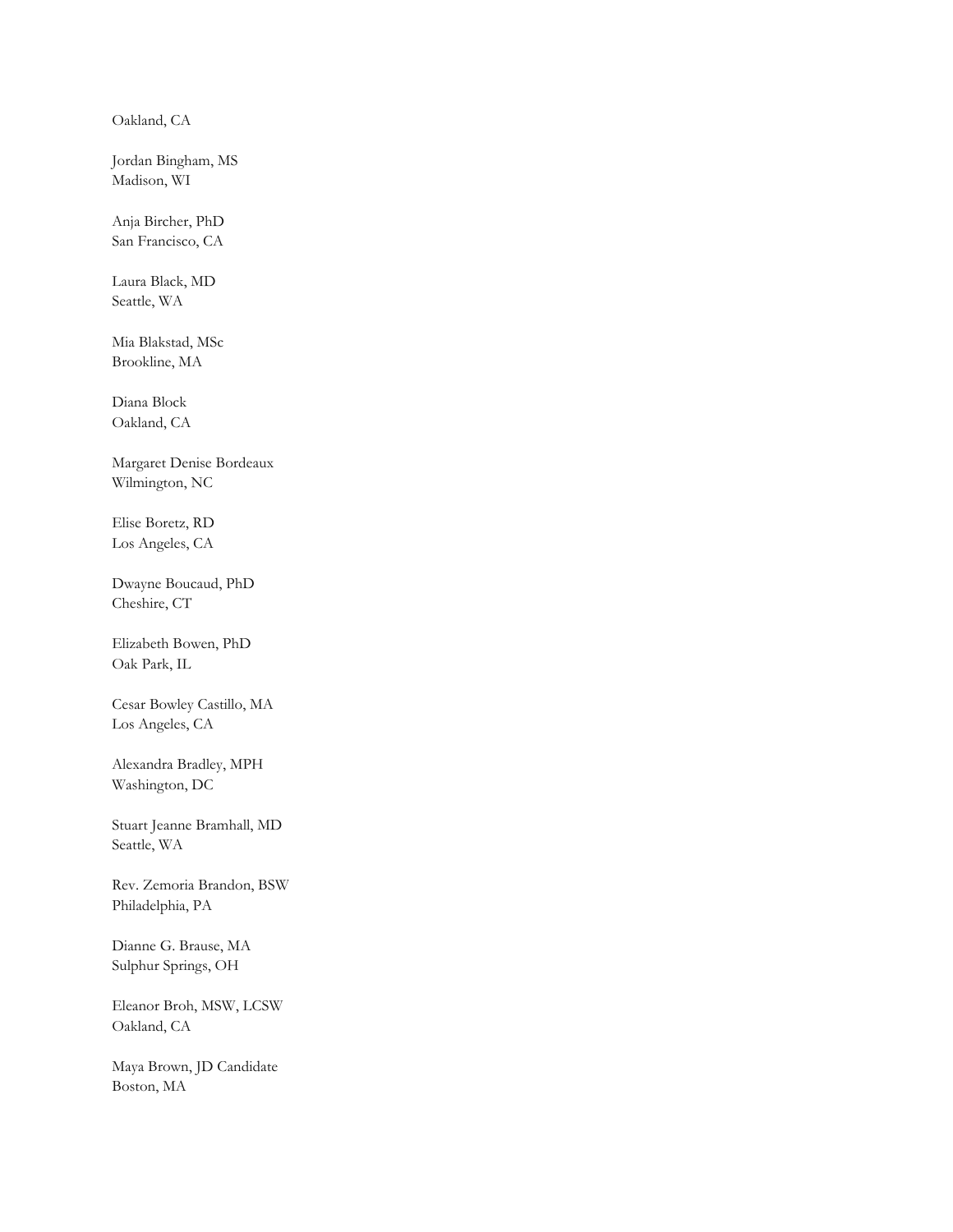Deirdre Brownell, MA Burbank, CA

Matthew Gray Brush, MPH Los Angeles, CA

Frank Buckley, S.J., Pay.D. Los Angeles, CA

James Burch, Esq. Oakland, CA

Scott Burris, JD Philadelphia, PA

Susan Bustamante Azusa, CA

## **C**

Emily Caesar, MPH, MSW Los Angeles, CA

Laurie Selz Campbell, MSW, CPRP Durham, NC

Christina E. Capitan Broad Brook, CT

Hannah Carlan, MPhil Los Angeles, CA

Sidney Carrillo, MPH Oakland, CA

Hannah Caruso, MSW Los Angeles, CA

Enrico Castillo, MD, MSHPM Los Angeles, CA

Mary Anna Castle, PhD New York, NY

Bridget Cervelli Oakland, CA

Anita Chary, MD, PhD Boston, MA

Marcia Chatelain, PhD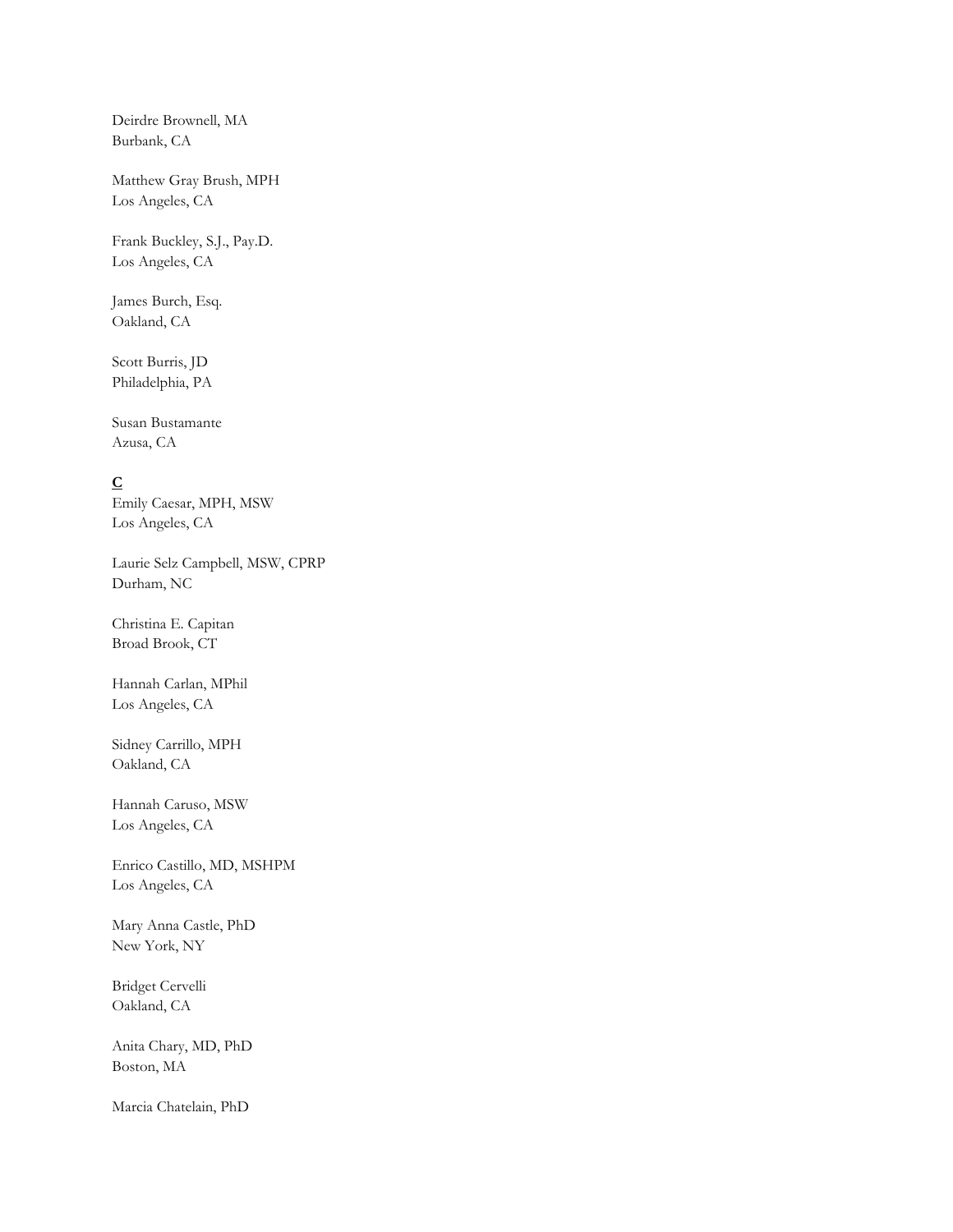Washington, DC

Hye Young Choi Boston, MA

Beltran Chow, LCSW Los Angeles, CA

Catherine Christeller, MS Chicago, IL

Carolyn Chu, MD San Francisco, CA

Katrina J. Ciraldo, MD San Jose, CA

Linda Clapp, MD Knoxville, TN

Courtney Clark, MS, MPH Stamford, CT

Lauren Claypoole, MD Candidate Honolulu, HI

Anna Clayton, MA, LMFT Pleasant Hill, CA

Emily Cleveland Manchanda, MD, MPH Boston, MA

Jean G. Cochran, MSW Pomona, CA

Rabbi Aryeh Cohen, PhD Los Angeles, CA

Mardge Cohen, MD Boston, MA

Robert L. Cohen, MD New York, NY

Mordecai Cohen Ettinger, MA Oakland, CA

Maya Cohrssen-Hernandez Brooklyn, NY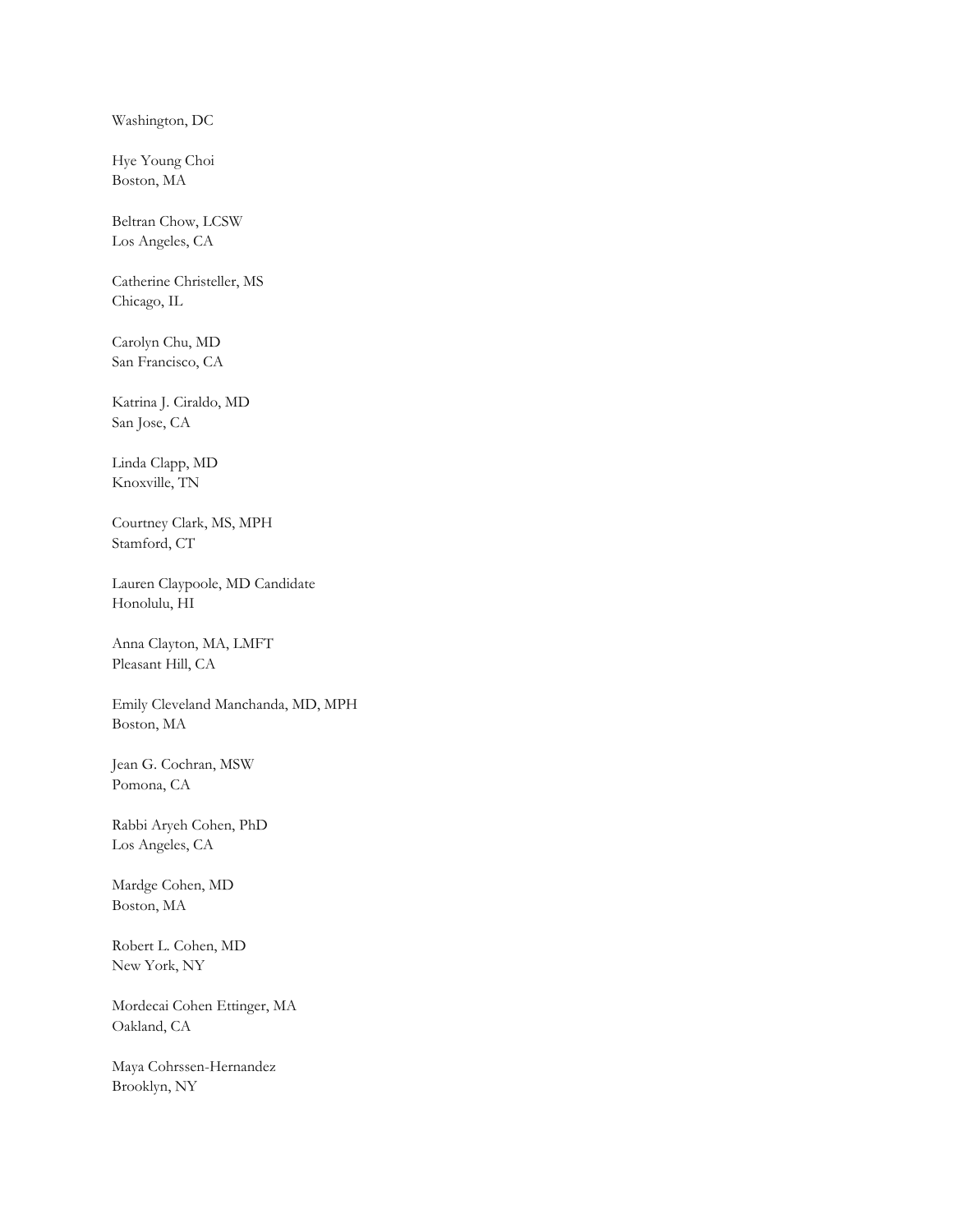Jan Collins, MEd Wilton, ME

Bridget Conley, PhD Somerville, MA

Sarah Coppola, MS, ScD Baltimore, MD

Melissa Cordon, BA, CATC III Arcadia, CA

Leslie Corin-Ash, LICSW, ACSW Bedford, MA

Tori Cowger, MPH Boston, MA

Allison Crawford, RN San Antonio, TX

Jessica Craven Los Angeles, CA

Mary Crippen, MPH New York, NY

Stephen Crowe, MSW Fort Lauderdale, FL

Dana Crowley Jack, MSW, EdD Deming, Washington

Erica Cuscina, BSN, RN, CATP Houston, TX

#### **D**

Rachel A. Dahl, MS Iowa City, IA

Stacy Dahl, MA Oberlin, OH

Isabella Danel, MD, MSc Washington, DC

Sharon A. Daniel, MA, MFA San Francisco, CA

Ann Caroline Danielsen, MSc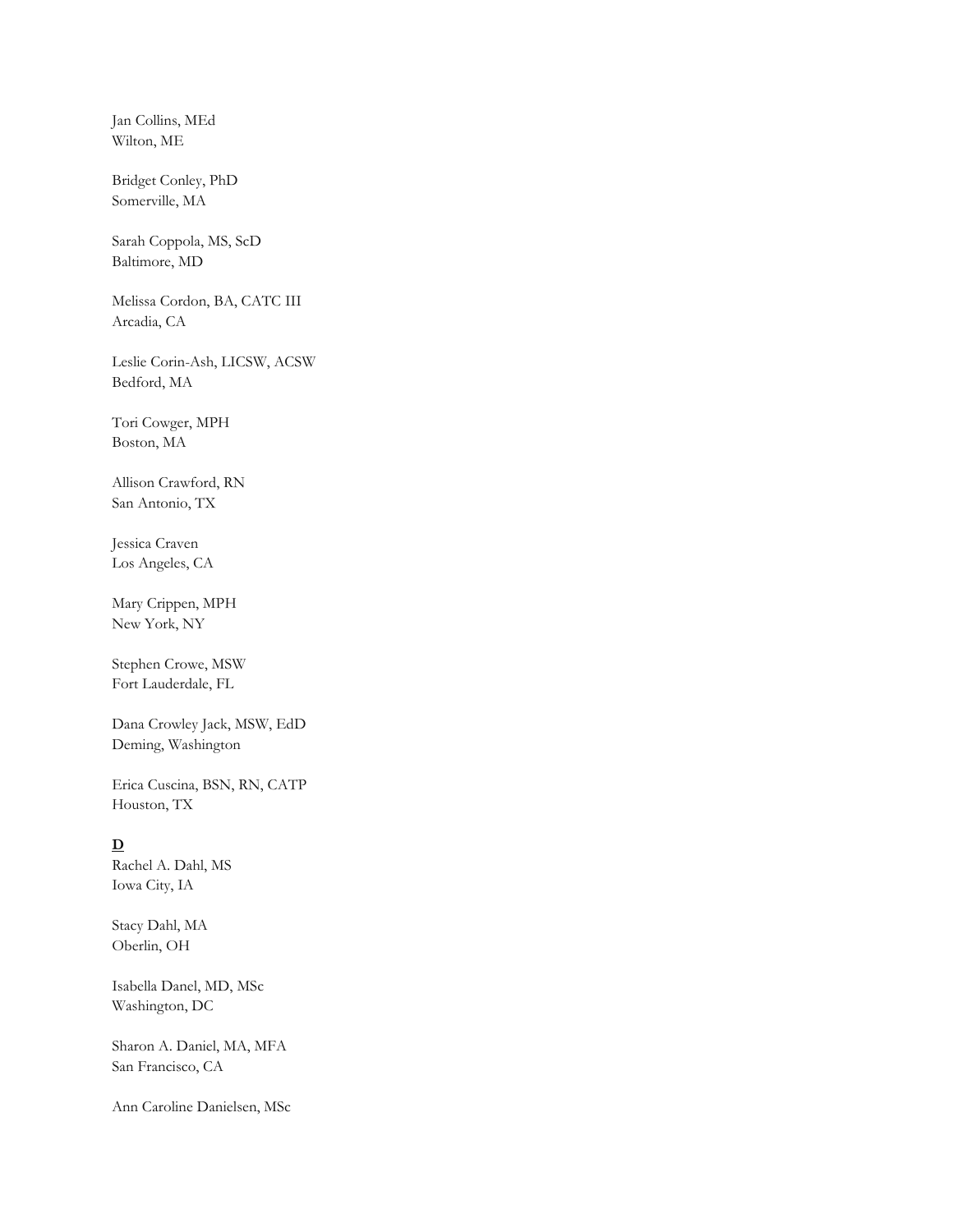Boston, MA

Anne d'Aquino, PhD Evanston, IL

Mackenzie Darling, JD Candidate Buffalo, NY

Elizabeth Darovic, MA, MA.Ed, MPhil Riverside, IL

Poonam Daryani, MPH New Haven, CT

Lisa Daugaard, JD, MA Seattle, WA

JD Davids Brooklyn, NY

Corey Davis, JD, MSPH Los Angeles, CA

Yuki Davis, MPH Cambridge, MA

Catherine Deamant, MD Chicago, IL

Ruth DeGroot, MS, ED San Francisco, CA

Madeline deLone, MS-HPM, MPH New York, NY

Irene DeMaris, MDiv Des Moines, IA

Kathleen Dermandy, DNP, CNM, FACNM Syracuse, NY

Jennifer Devries, MD, MPH Los Angeles, CA

Chanelle Diaz, MD, MPH Bronx, NY

Lori Dick, DO Claremont, CA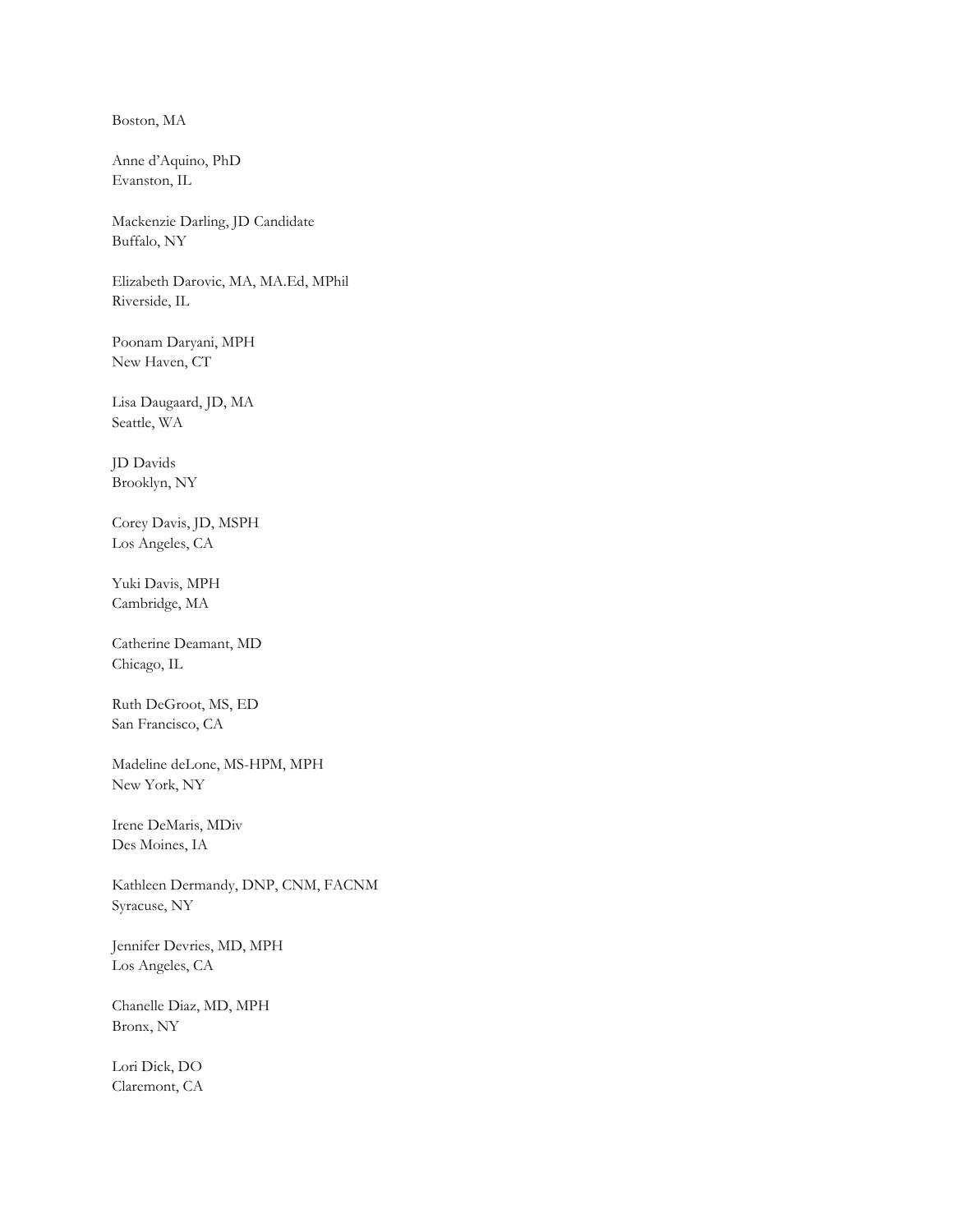Maria Dikcis, MA Chicago, IL

Emilie Doan Van, MPH Irvine, CA

Holly Dowell, MS Brooklyn, NY

Jenna Dreier, PhD Minneapolis, MN

Alessandro Duranti, PhD Pacific Palisades, CA

### **E**

Khalil Edwards, MEd Inglewood, CA

Amy Egerton-Wiley, Esq.' Los Angeles, CA

Charles Eggerstedt, MD Clackamas, OR

Mark Eisenberg, MD Brookline, MA

Jerzy Eisenberg-Guyot, MPH Seattle, WA

Robin Ellis, RN, MSN Los Angeles, CA

Elizabeth Engstrom, MPH Chapel Hill, NC

Wesley Epplin, MPH Chicago, IL

Iliana Espinosa-Ravi, MPH, MSW Chicago, IL

Madelyne Estevez, MSW New York, NY

Stephanie Estevez Washington, DC

# **F**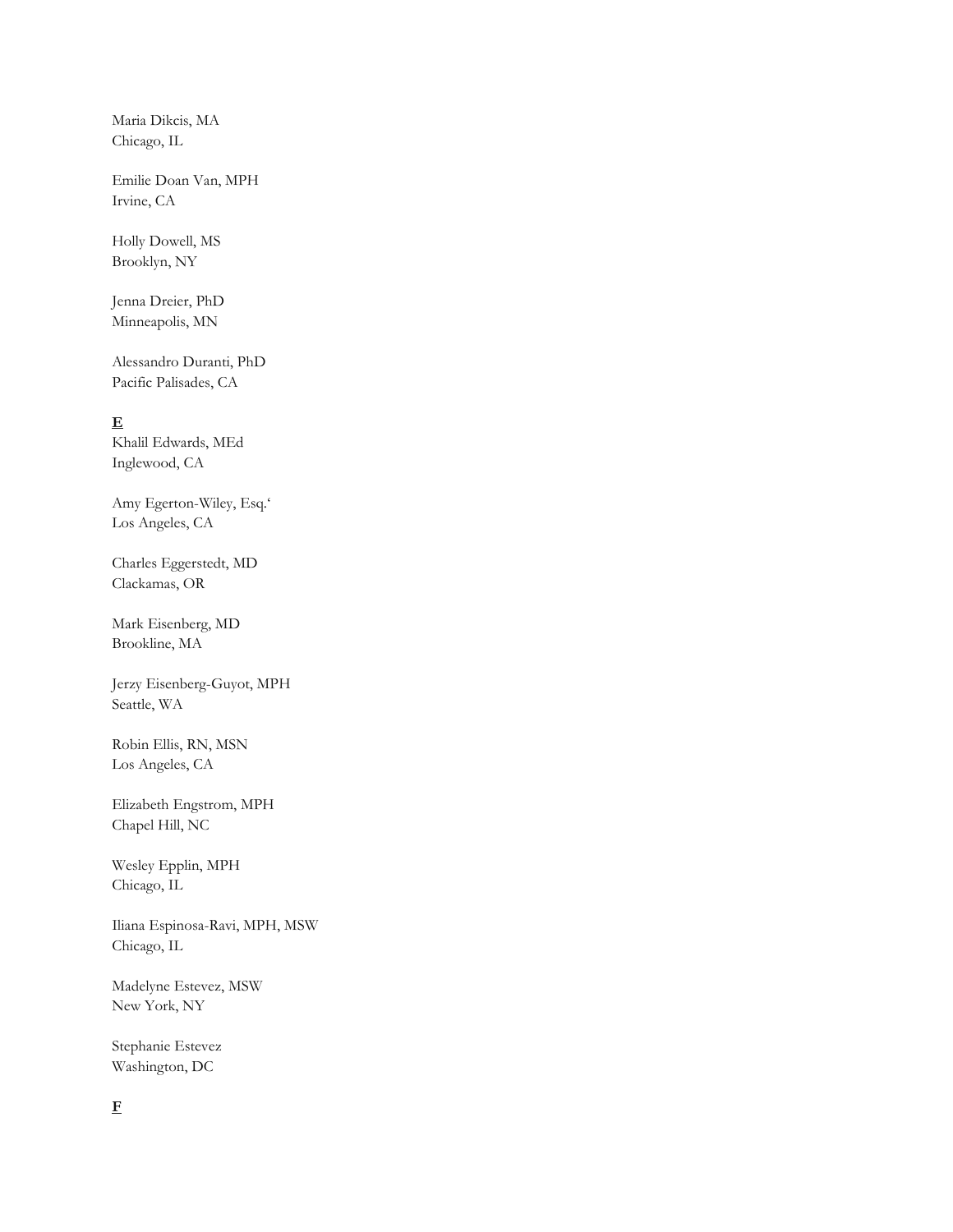Christine Farolan, JD Candidate Boston, MA

Jamie Favaro, LMSW New York, NY

Rabbi Charles Feinberg Washington, DC

Alexandra Fernandez, JD Candidate Miami, FL

Fabian Fernandez, MD/PhD Candidate Oakland, CA

Sarah Ferrell, MPH/MSW Candidate Berkeley, CA

Thomas J. Ferrito, JD Los Gatos, CA

Felicity Figueroa Irvine, CA

Felipe Findley, PA Los Angeles, CA

Kevin Fiscella, MD, MPH Rochester, NY

Anna Fitz-James, MD, MPH St. Louis, MO

Rachel Flamenbaum, PhD Sacramento, CA

Jennifer Flaxman, MSW St. Louis, MO

Margaret Flowers, MD Baltimore, MD

Yael Flusberg Washington, DC

Austin Fobar, MS, MPH Ann Arbor, MI

Alexis Hannah Fogel, MD, MPH Oakland, CA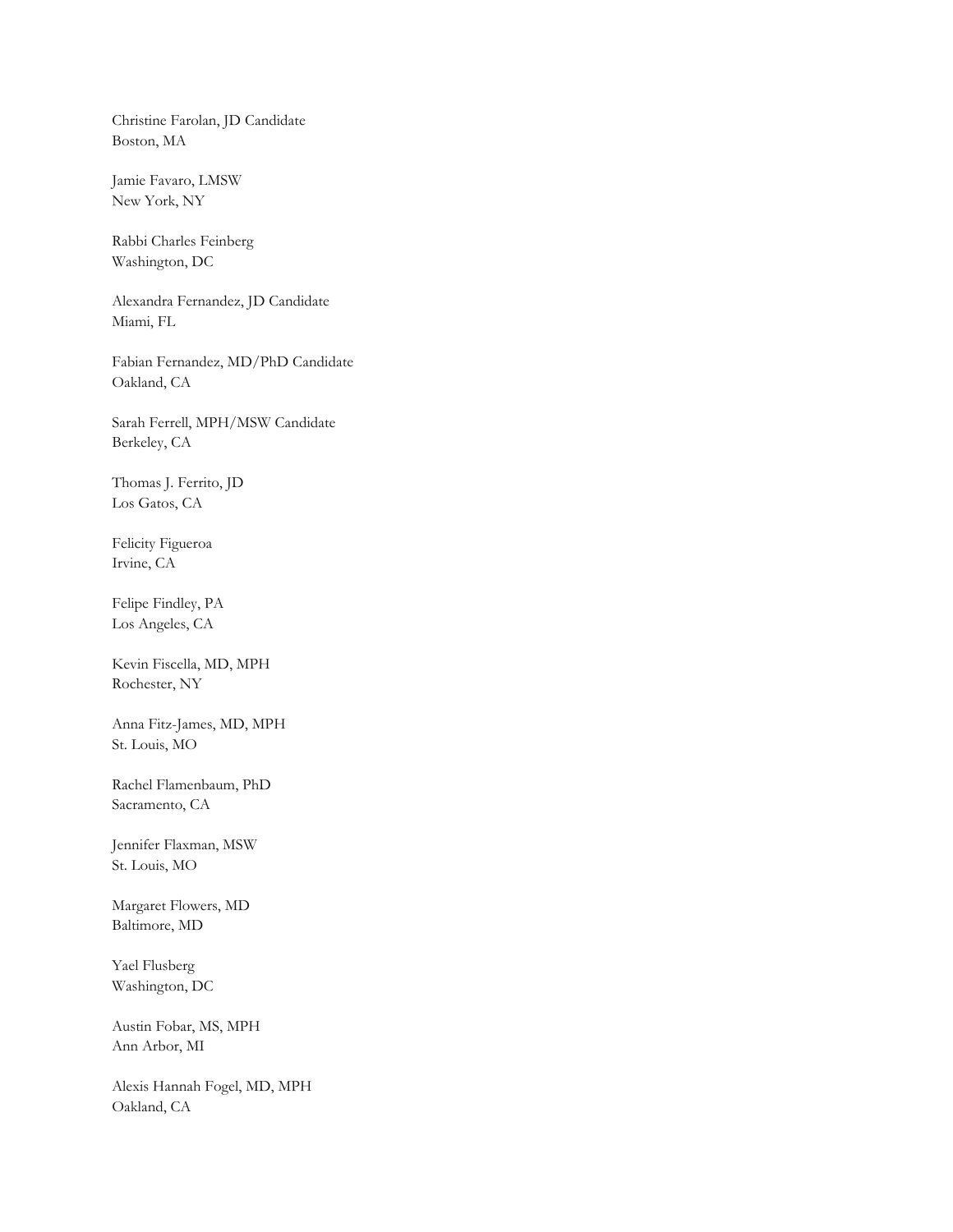Carlos Franco-Paredes, MD, MPH Denver, CO

Kassandra Frederique, MSW New York, NY

Jeannia Jia Ni Fu, MA New Haven, CT

Douglas Fuller Baltimore, MD

Casey Fulmer, MPH New York, NY

### **G**

Prahelika Gadtaula Brooklyn, NY

Tamar Galindo, MPH Candidate Los Angeles, CA

Deborah Gallegos, RN San Francisco, CA

Jennifer Garcia, LAc Los Angeles, CA

Sabrina J. Gard, MD New York, NY

Maciej J. Gasior, MD, PhD Malvern, PA

Maria Gasior, MD, PhD Malvern, PA

Ana Isabel Tellez Gatica, MA Berkeley, CA

Megan Gaydos, MPH Oakland, CA

Sophia Geffen, MPH Boston, MA

Farid Ghehioueche Paris, France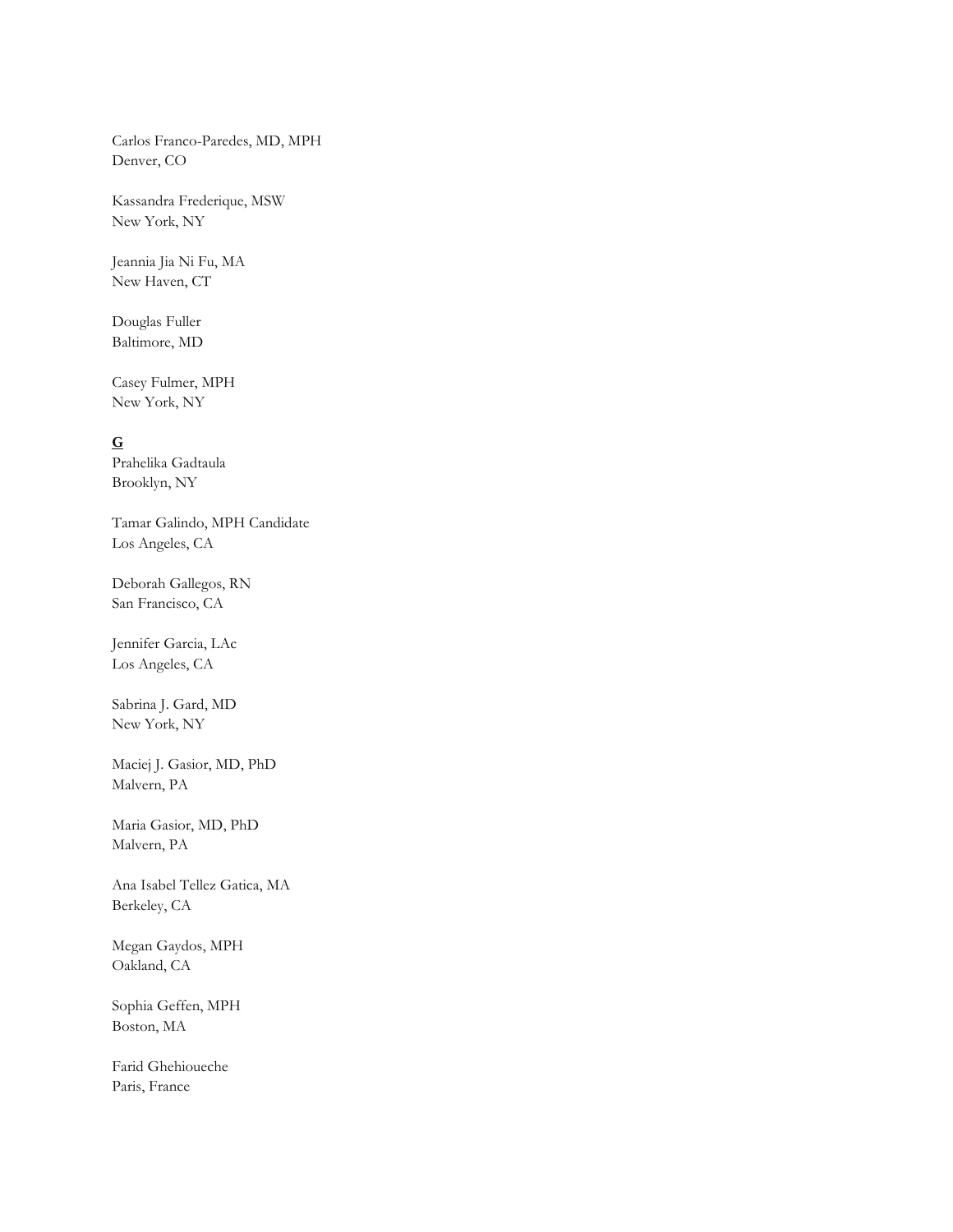Ashley Gibbons Los Angeles, CA

Jonathan Giftos, MD, AAHIVS Brooklyn, NY

Jared Ginn, MSc-GH Oakland, CA

Tali Gires, JD Candidate Los Angeles, CA

Prisca Gloor, PhD Los Angeles, CA

Eli Godwin, EdM Newton Centre, MA

Cassandra Gogreve Los Angeles, CA

Giovanna Gogreve, MPA Los Angeles, CA

David Goldberg, MD Chinle, AZ

Judith Goldberger, RN, BSN Boston, MA

Laura Goldblum, LCSW New Haven, CT

Andrew Goldstein, MD, MPH New York, NY

Joe D. Goldstritch, MD, FACC Des Moines, IA

Carol Gordon, BSc OT Los Angeles, CA

Nichole Goodsmith, MD, PhD Los Angeles, CA

Yanina Gori, MD Los Angeles, CA

Gracie Gravley San Francisco, CA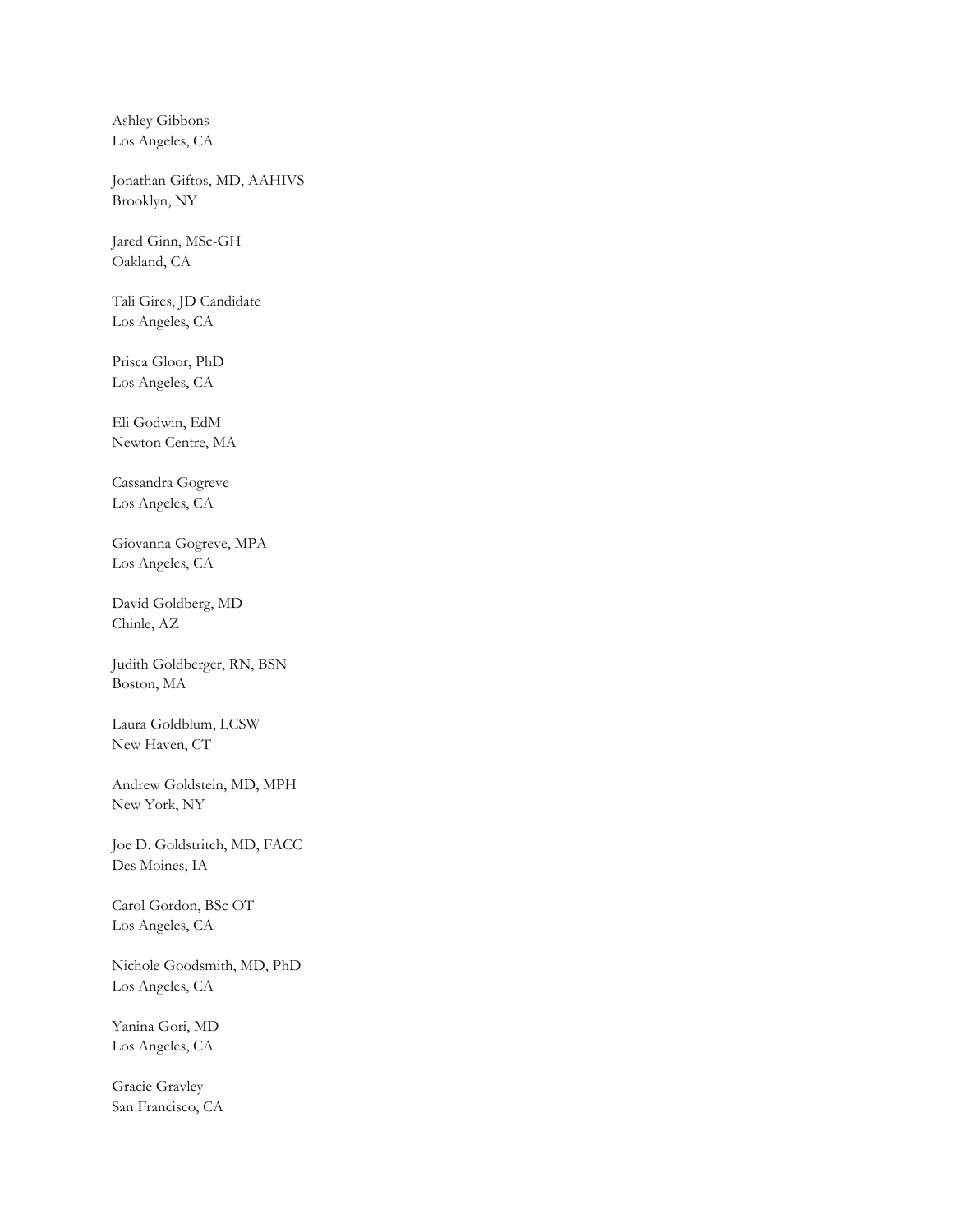LaToya Greer Madison, WI

Don Greif, PhD New York, NY

Annemarie Guare, JD Candidate Boston, MA

Tonia Guida Los Angeles, CA

Jacques Guyot, MPhil, MD Candidate New York, NY

Kristin Guyot, JD, PhD Brookline, MA

## **H**

Zoe Halpert, JD Candidate Brookline, MA

Rachel Hamburg, MSc Los Angeles, CA

Michael Hammersley, MS Los Angeles, CA

Donna Harati Los Angeles, CA

Roslyn Harold, PhD Candidate West Lafayette, IN

Laura F. Harris, MD, MS, MPH Berkeley, CA

Miriam Harris, MD, MSc Boston, MA

Jesse Harvey, CIPSS Portland, ME

Rachel Hamburg, MSc Los Angeles, CA

April Harrison, MPH Arlington, VA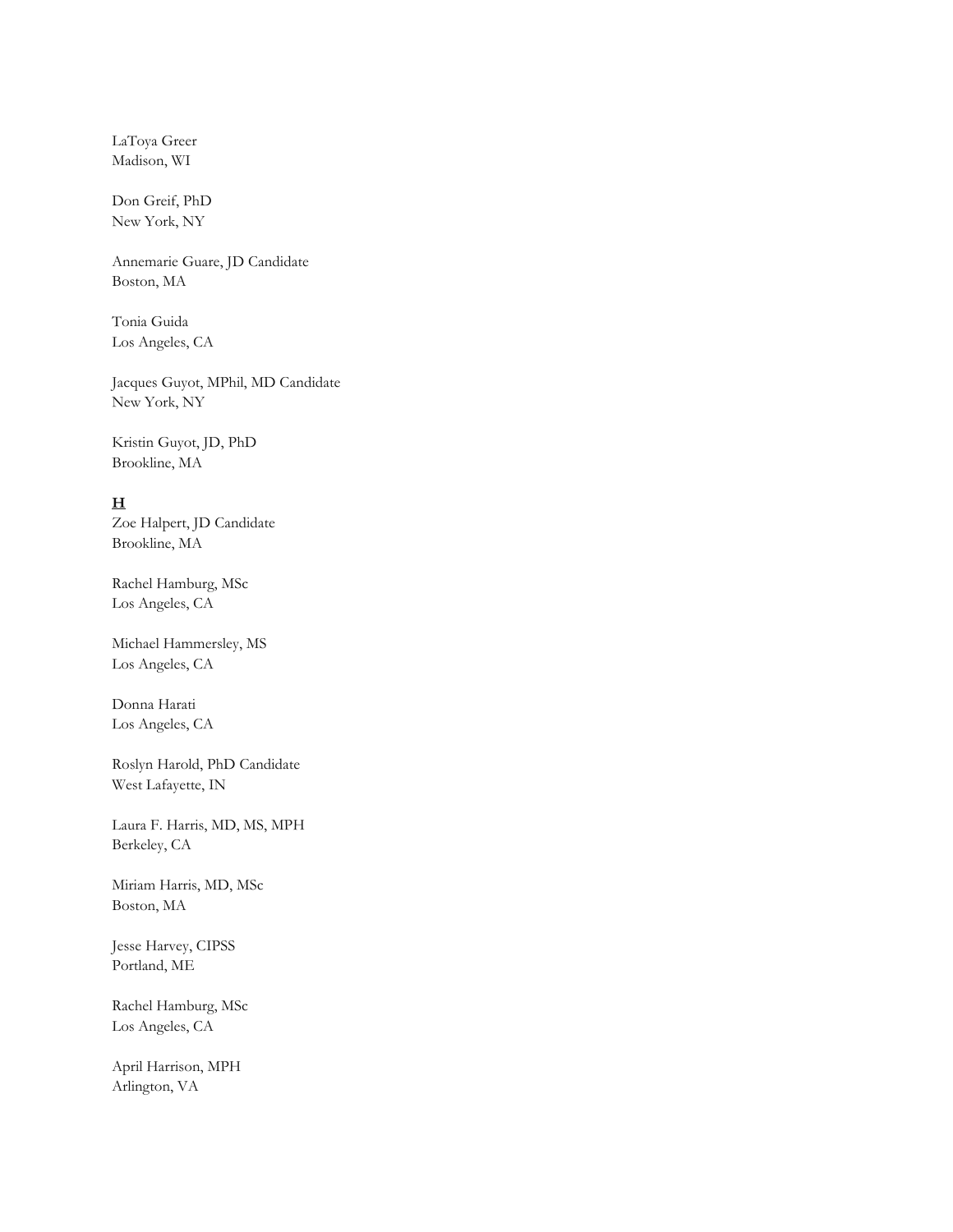Kenneth E. Hartman Santa Monica, CA

Iman Hassan, MD, MS Bronx, NY

Z Haukeness Louisville, KY

Robert Heimer, PhD New Haven, CT

Emily Heinlein, MPH Baltimore, MD

Maxwell Hellmann, MD/PhD Candidate Los Angeles, CA

Chanelle Helm Louisville, KY

Eunisses Hernandez Los Angeles, CA

Natalie Hernandez, MD Candidate San Francisco, CA

Linda K. Herzberg, MSW Porcupine, SD

Jonathan Hickson, MD, MPH Alexandria, VA

Tenisha Hill, PsyD, MPH Concord, CT

David Himmelstein, MD East Chatham, NY

Kathryn Himmelstein, MD, MSEd Boston, MA

Andrew Hoekzema, MD Boston, MA

Alanna Holt, Esq. Los Angeles, CA

April Hovav, PhD San Diego, CA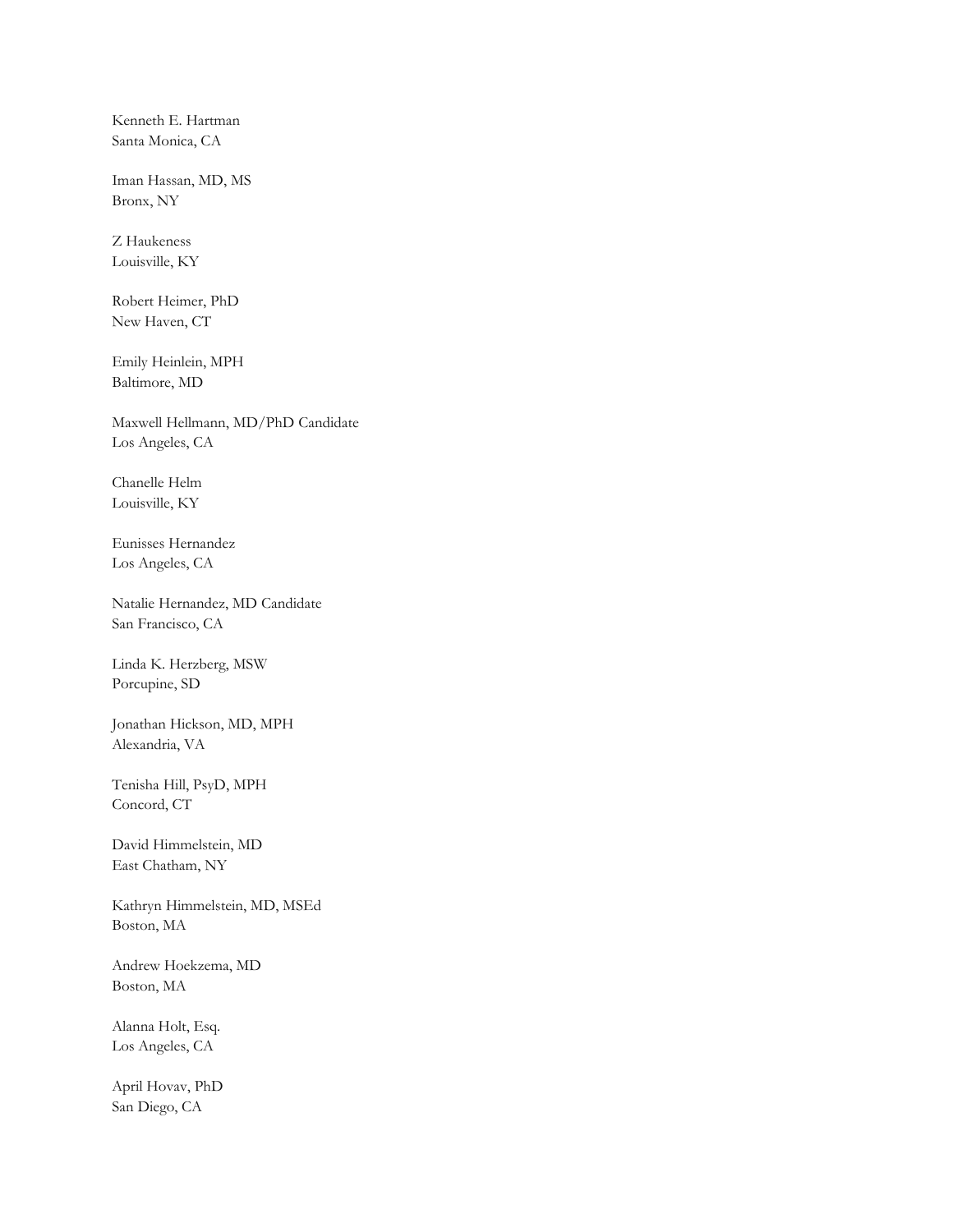Marc M. Howard, MA, JD, PhD Washington, DC

Fleesie Hubbard, M.S Baltimore, MD

Caroline Hugh, MPH, CPH New York, NY

Adam Hunter, MD/MPH Candidate Boston, MA

Emalie Huriaux, MPH Olympia, WA

Alison Hwong, MD, PhD San Francisco, CA

## **I**

Clare Idehen, MD Candidate Atlanta, GA

Ellen Israel, BSN, CNM, MPH Jamaica Plain, MA

### **J**

Karen Jacobs, PhD Berkeley, CA

Karen Jacques, PhD Sacramento, CA

Jaquelyn Jahn, MPH Boston, MA

Andrea Jakubowski, MD Bronx, NY

Aisha James, MD, MS Somerville, MA

Andrea James Boston, MA

Mark Jensen, MD Fargo, ND

Joshua Jeong, ScD Cambridge, MA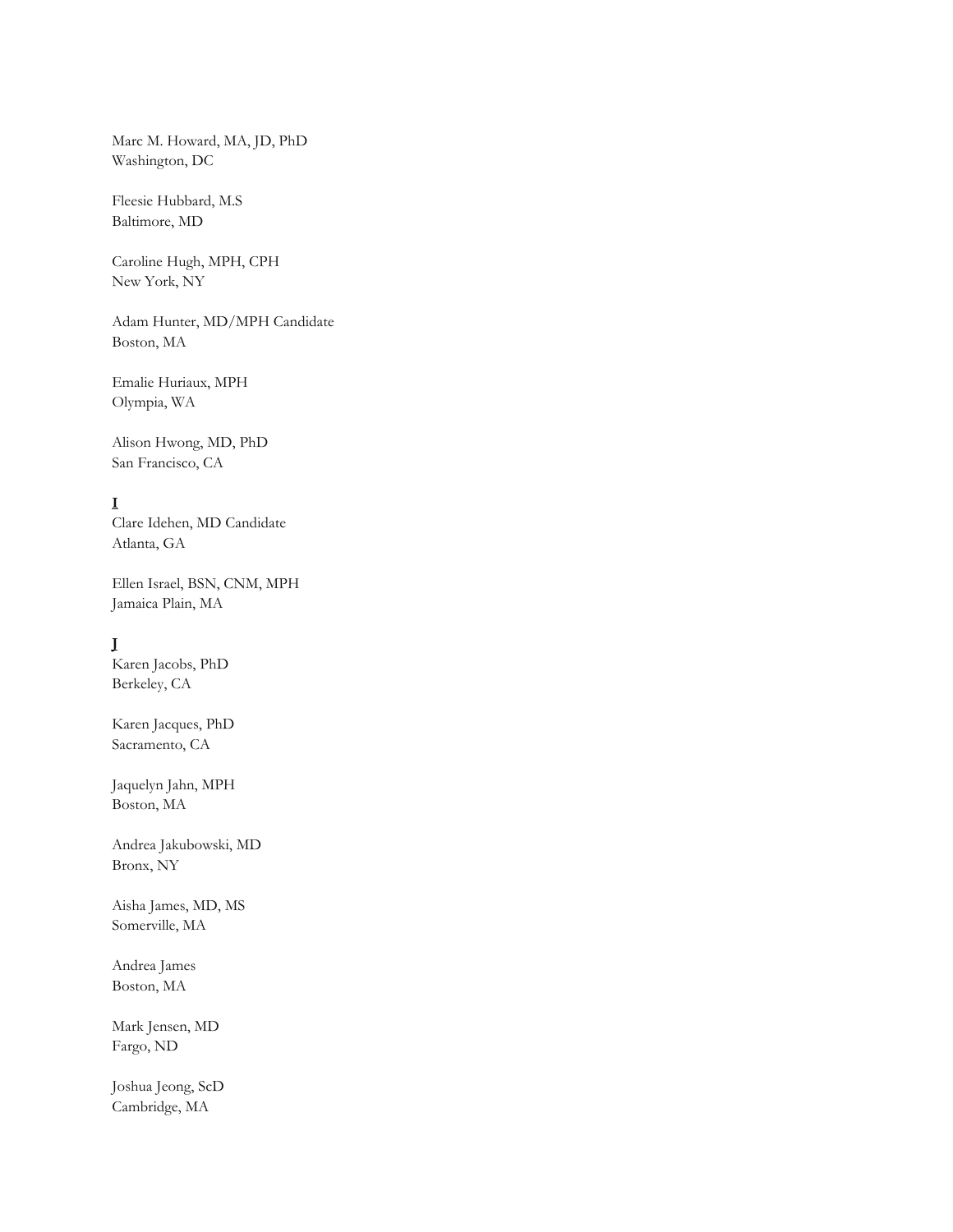Steven Joffe, MD, MPH Philadelphia, PA

Laura Johnson, MEd, QMHP Eugene, OR

Brenda Jones, MD Los Angeles, CA

Christopher M. Jones, Esq. Orlando, FL

Eva Jones, LGSW Washington, DC

Giselle Jones, LCSW Los Angeles, CA

Isis Jones, PsyD Los Angeles, CA

T. Stephen Jones, MD Florence, MA

William B. Jordan, MD, MPH Jackson Heights, NY

# **K**

Norty Kalishman, MD Albuquerque, NM

Ippolytos Kalofonos, MD, PhD, MPH, MHS Los Angeles, CA

Amalia Kane, MD Burlington, VT

Madeleine Kane, MD Candidate Oakland, CA

Na Young Kang, RN New Haven, CT

Steven Kanofsky, PhD Berkeley, CA

Nadeeka Karunaratne, MA Los Angeles, CA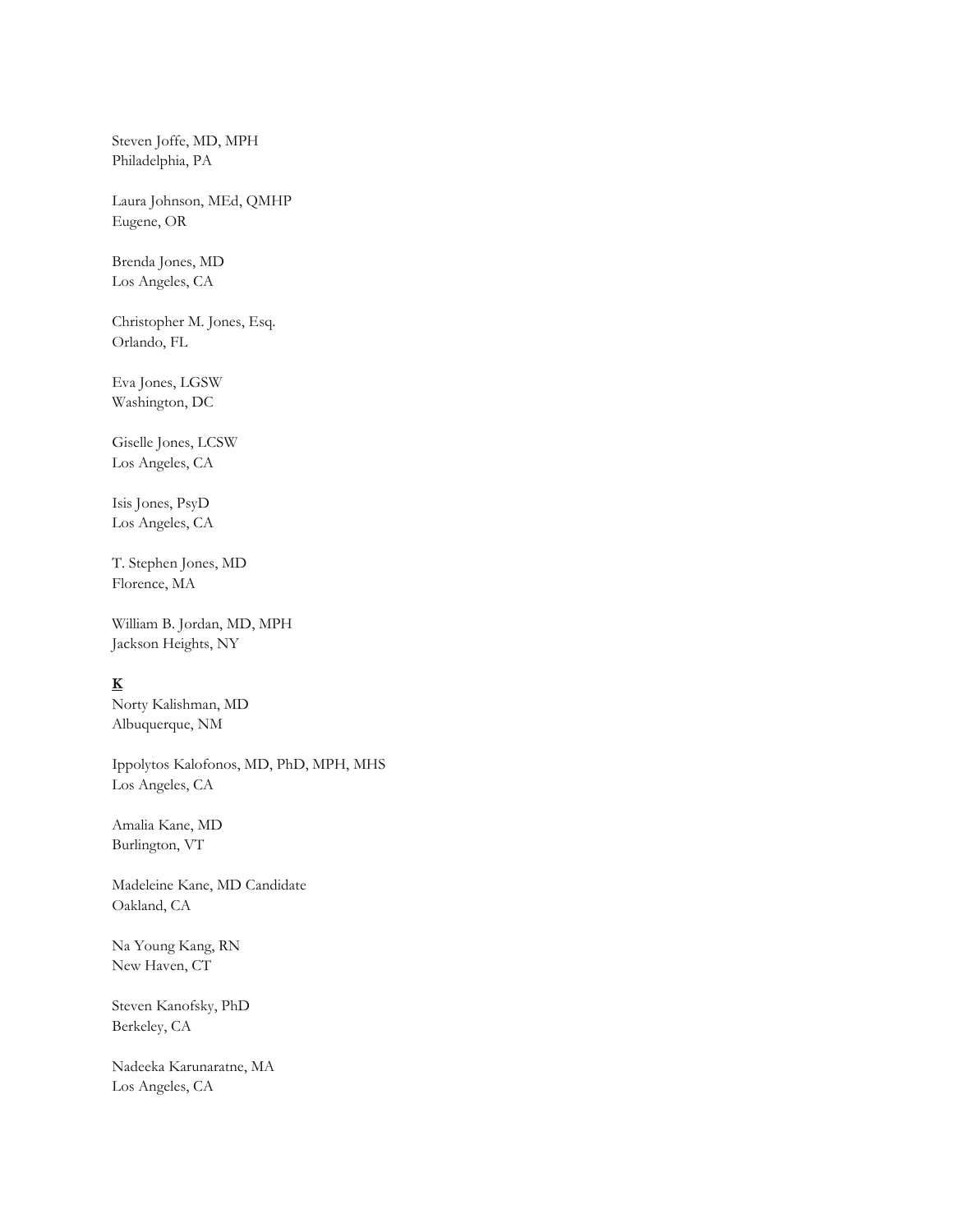Raymond H. Katz, DMD Larkspur, CA

Willow Katz, MS Santa Cruz, CA

Patricia Kellner, MD South Euclid, OH

Karen Kendrick, PhD New Haven, CT

Amber Kelly, PhD, MSW New Haven, CT

Benjamin Kersten, MA West Hollywood, CA

Carol Luise Kessler, MD, MDiv, FAPA, DFAACAP Ossining, NY

James Kilgore, PhD Urbana, IL

Ian Kim, MD MBA Sacramento, CA

Katherine Kim, MD New York, NY

Thomas Kim, PhD Los Angeles, CA

Elizabeth N. Kinnard, MS Berkeley, CA

Jamie Klufts, MD, MPH Lowell, MA

Rachel Knox, MD, MBA Portland, OR

Liz Kroboth, MPH Oakland, CA

Julia Koerber, MPH Candidate Los Angeles, CA

Mikhail Kogan, MD Takoma Park, MD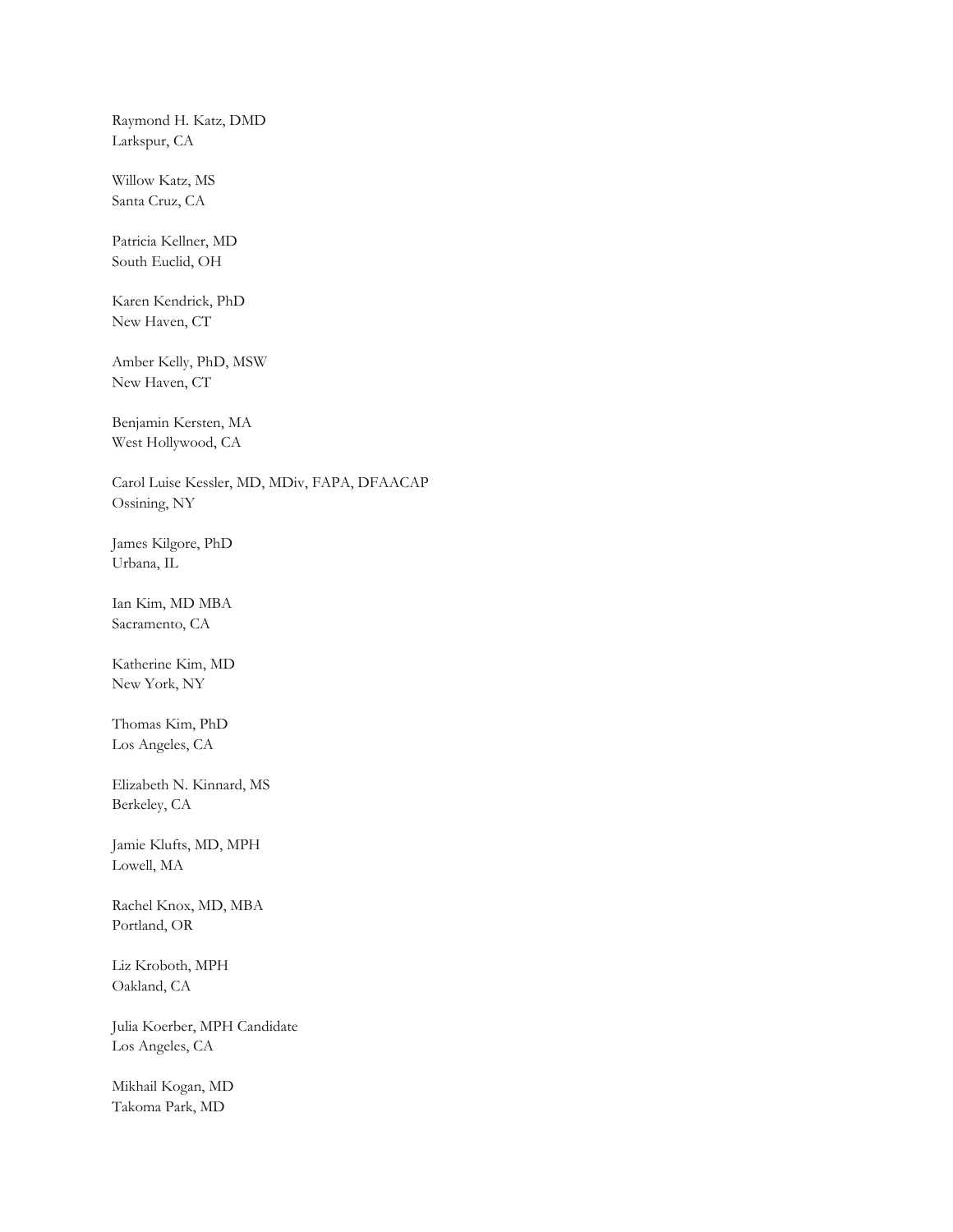Betty Kolod, MD, MA Bronx, NY

Kate Kozeniewski, RN, MSW Brooklyn, NY

John Kraemer, JD, MPH Washington, DC

ElizabethRose Kremer San Diego, CA

Monica Kriete, MPH Somerville, MA

Liz Kroboth, MPH Oakland, CA

Terry A. Kupers, MD, MSP Oakland, CA

David Kurz, MSW Los Angeles, CA

## **L**

Braden Lake, MDA, MPH Los Angeles, CA

Malika Lamont, MPA Seattle, WA

Kyrie Larcher, MSW, LCSW Los Angeles, CA

Annie Lascoe, MSW West Hollywood, CA

Anthony Lazon, JD Dallas, TX

Kristin Lems, EdD Evanston, IL

Jeremy Levenson, MD, FAAO Los Angeles, CA

Judy Levison, MD, MPH Houston, TX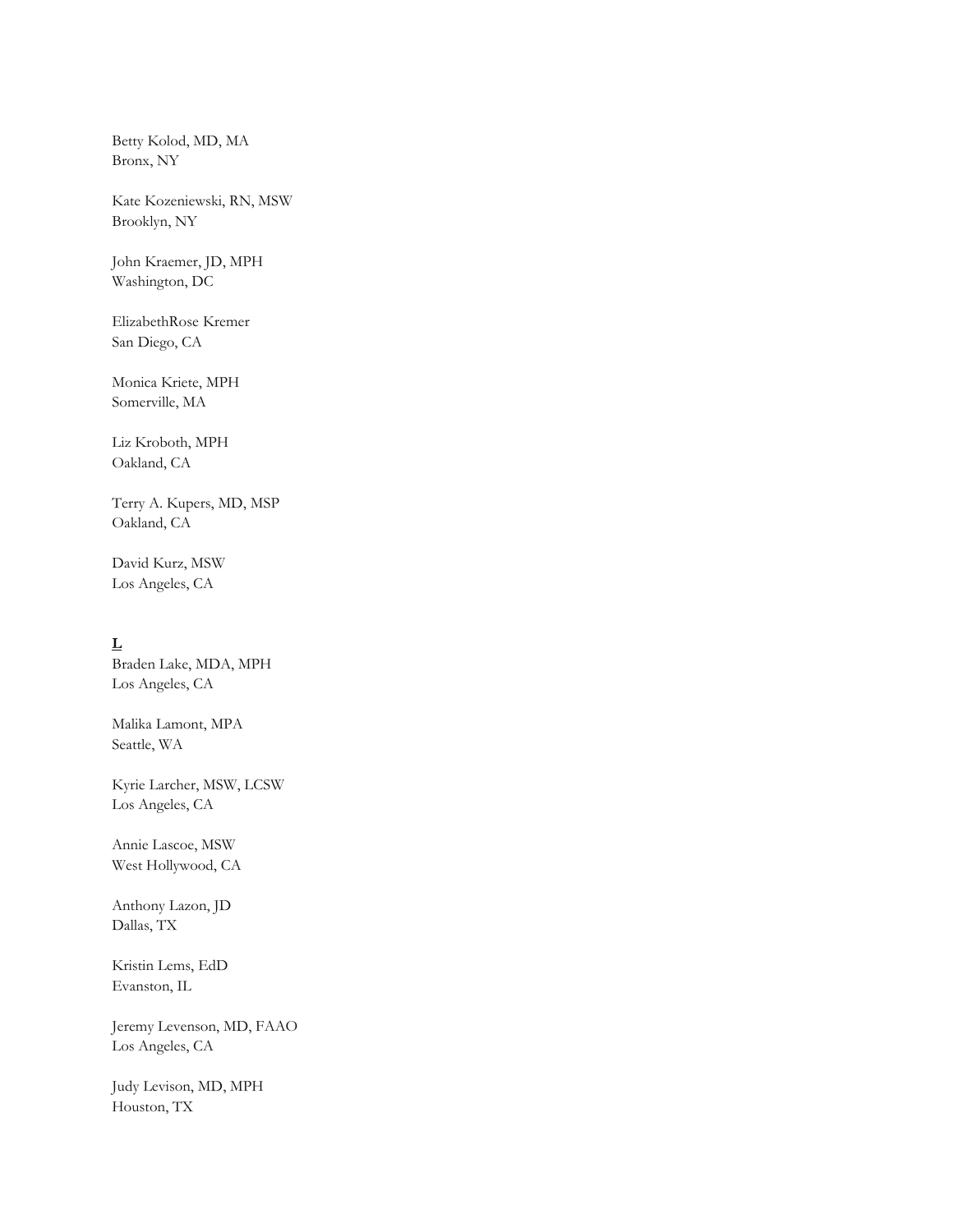Jolene Lewis Volpe, JD, MPA Ventura, CA

Esther Lim, MSW Brooklyn, NY

Sharat G. Lin, PhD San Jose, CA

Stephanie Lin, JD Los Angeles, CA

Winnie Lin, MD Chicago, IL

Madeleine Lipshie-Williams, MD North Hollywood, CA

Sonia Lipson, FNP Somerville, MA

Desta Lissanu, MD Cambridge, MA

Adrianna Locke, LAc Portland, OR

Karyn J. London, PA-C, MPH New York, NY

Caitlin Loughery, MPH Canton, MI

Bonnie Ludlow, MSW, LCSW Pittsboro, NC

Thomas W. Ludlow, MSSW, LCSW Pittsboro, NC

Pamela Lynch, LMSW Traverse City, MI

Michael Lyon, MS Berkeley, CA

#### **M**

Abigail Mack, MA, PhD Candidate Venice, CA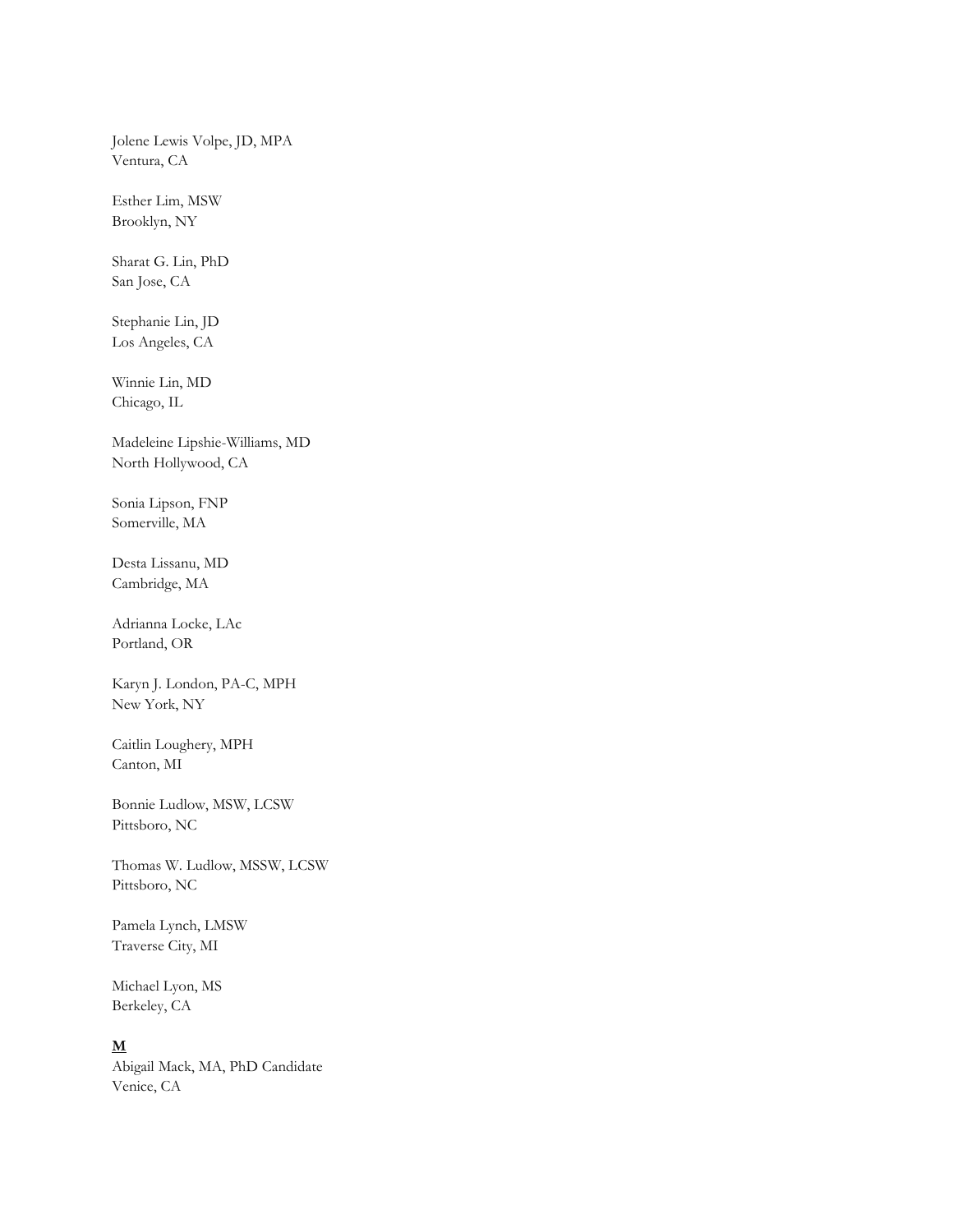Eileen Macmillan, PhD Walnut Creek, CA

Sharon Madanes, MD New York, NY

Janet Maker, PhD Los Angeles, CA

Sierra Marcelius Los Angeles, CA

Ava Marinelli, MA Los Angeles, CA

Stephen Markel, PhD Los Angeles, CA

Duncan Maru, MD, PhD Jackson Heights, NY

Hedieh Matinrad, MD Sunnyvale, CA

Rev. Bob Matthews, MA Alameda, CA

Milo Matthews, RN San Francisco, CA

Mariya Masyukova, MD New York, NY

Mariposa McCall, MD Berkeley, CA

Emily McCave, PhD, MSW Hamden, CT

Anna McConnell, FNP Bath, ME

Megan McCray, MSW Bettendorf, IA

Denali McCullough, MA San Jose, CA

Elizabeth McGee, LCSW Orange, CT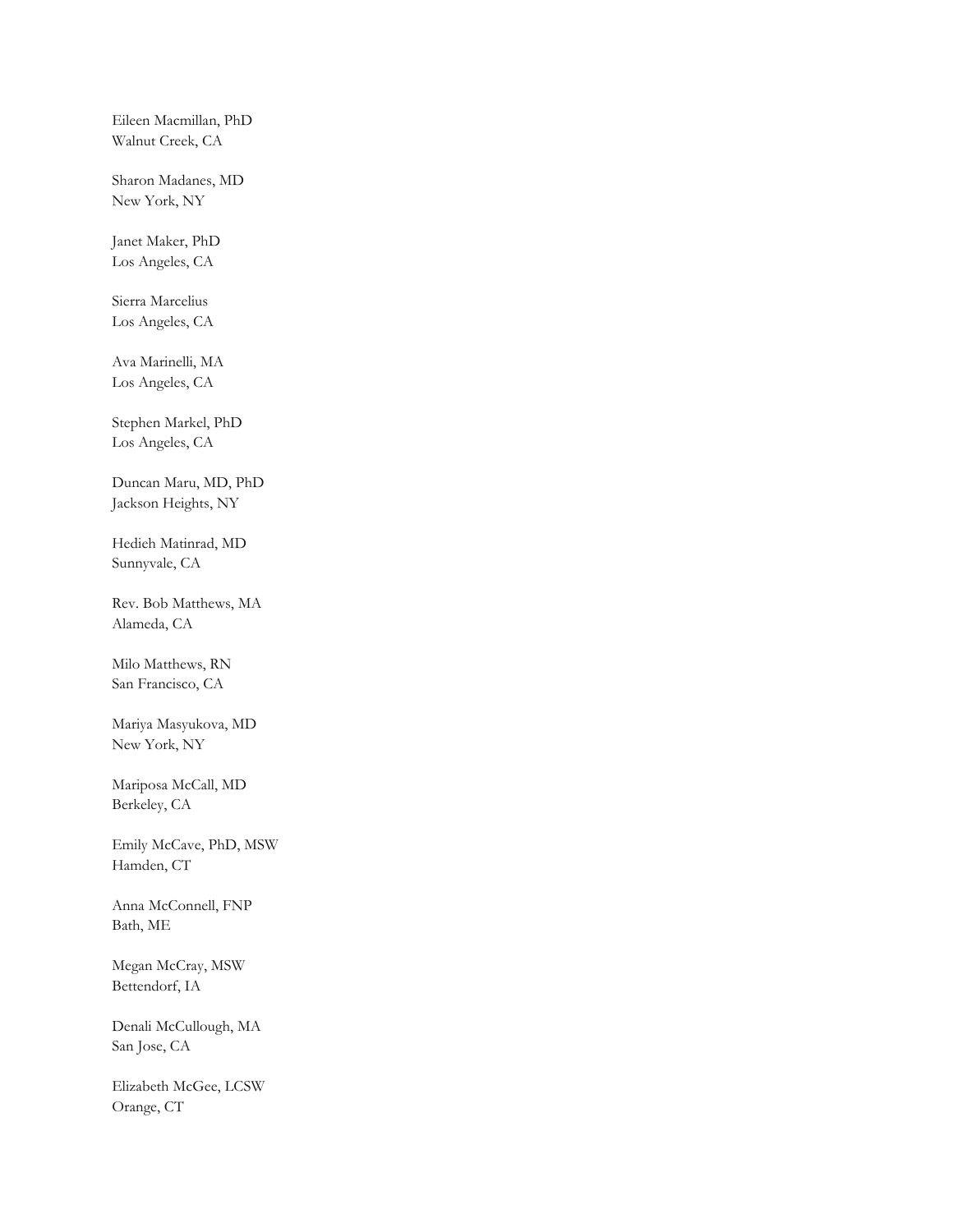Arielle Edelman McHenry, MPH Minneapolis, MN

Stacy McQuaide, MA Oxford, GA

Bethany Medley, MSW New York, NY

Myron Meisel, JD Los Angeles, CA

Jenna Mellor, MPA Candidate Princeton, NJ

Dan Meltzer, MPH, MA San Francisco, CA

Catherine Mendonca San Diego, CA

Pavithra Menon, JD Burbank, CA

Vanessa Meterko, MA Brooklyn, NY

Alan Meyers, MD, MPH Cambridge, MA

David Michaels, PhD, MPH Bethesda, MD

Christopher Miles, PhD Candidate Bloomington, IN

Wendy Millstine Santa Rosa, CA

Christine Mitchell, MDiv, ScD Oakland, CA

Ruby Mitchell Cupertino, CA

Justine Moore Brooklyn, NY

Patrick Moore, MD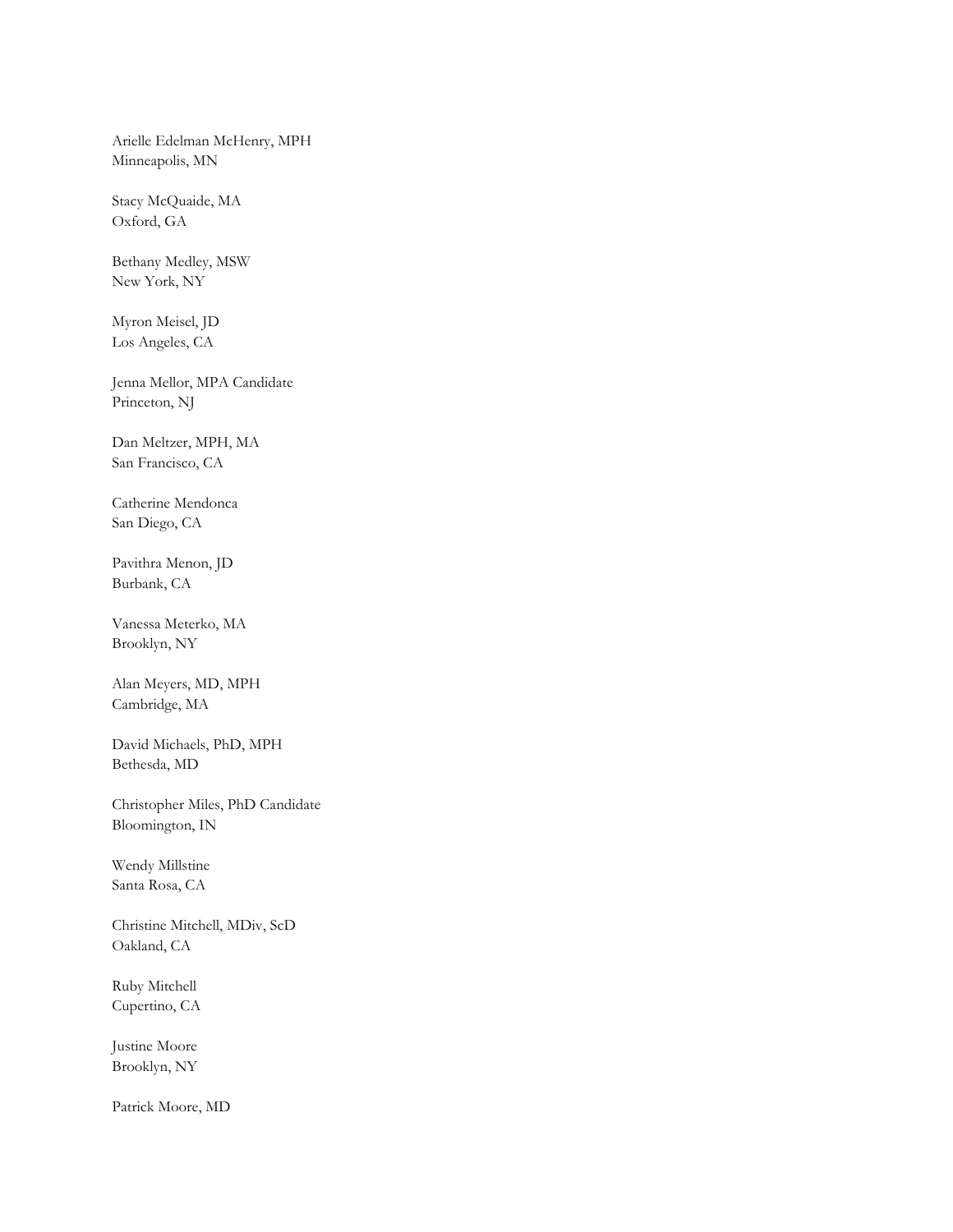New Albany, IN

Melinda Morgan, LCSW Los Angeles, CA

Valerie Morishige, MS Los Angeles, CA

Barbara S. Moroncini, PhD Los Angeles, CA

Juliana E. Morris, MD, EdM Oakland, CA

Ariella Morrison, JD Los Angeles, CA

Michelle Morse, MD, MPH Boston, MA

Olivia Moscicki, MD Candidate New York, NY

Courtney Mulhern-Pearson, MPH San Francisco, CA

Patrick Murphy Salem, MA

Matthew Musselman, DO, MPH Candidate Redwood City, CA

Steve Myrick, MEd San Diego, CA

### **N**

Shadi Nahvi, MD, MS New York, NY

Mary Naoum, MPP, MSW Detroit, MI

Rachel Nardin, MD Cambridge, MA

Scott Nass, MD, MPA, FAAFP, AAHIVS Palm Springs, CA

David L. Nathan, MD, DFAPA Princeton, NJ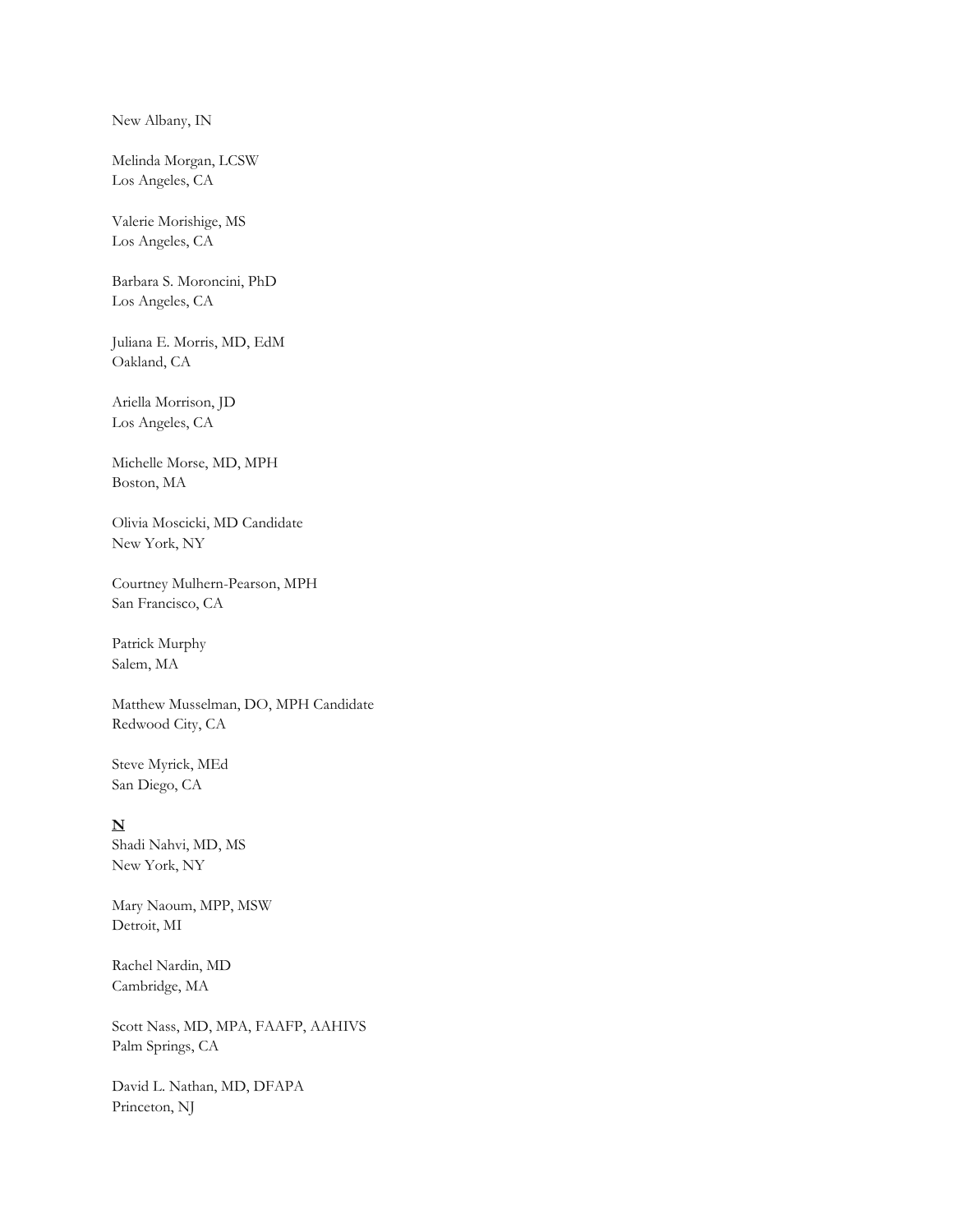Stephanie Navarro, MD/PhD Candidate Los Angeles, CA

Charlotte Neary-Bremer, MD, MA Los Angeles, CA

Ofer Neiman, PhD Jerusalem, Israel

Grace Ng, MD Student Philadelphia, PA

Viet Nguyen, MD, MPH Los Angeles, CA

Tanya M. Nichols, MA, MEd, PhD Oxford, MS

Chelsie Nicholson Long Beach, CA

Roxanna Nielsen, MA San Diego, CA

Jessica Nila, MPH Modesto, CA

Laura K. Nisco, PhD Mount Kisco, NY

Whitney Hewlett Noel, MPH Bethesda, MD

Maria Aguilera Nunez, MD Los Angeles, CA

## **O**

Mary M. O'Brien, MPA Brunswick, ME

Elinor Ochs, PhD Pacific Palisades, CA

Martha Ockenfels-Martinez Oakland, CA

Susan Ocopnick, DC Solana Beach, CA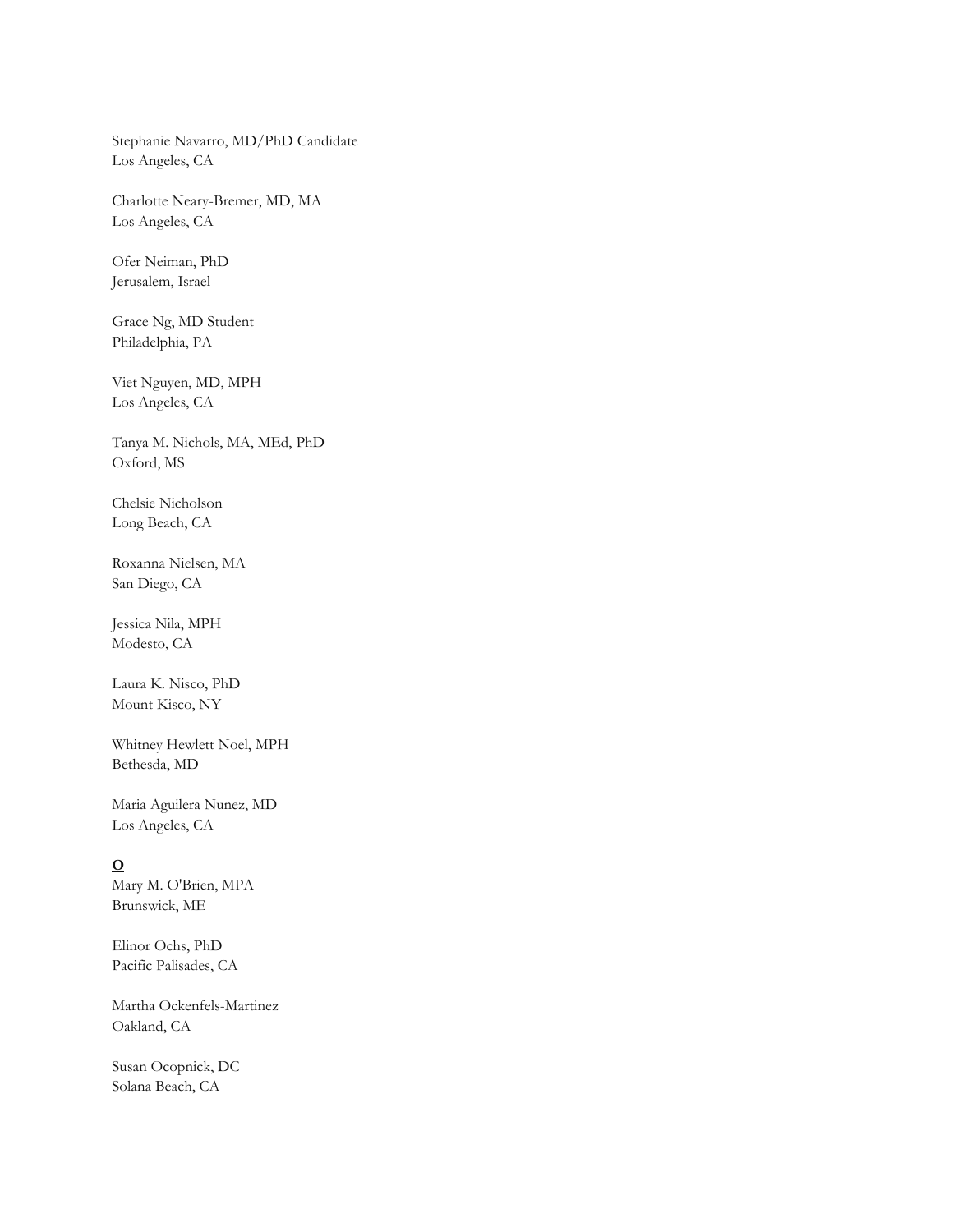Adaora Ofomata, MD Candidate San Antonio, TX

Kema Ogden Henderson, NV

Chaand Ohri, MD Washington, DC

Maeve O'Neill, MD Cambridge, MA

## **P**

Jonathan Pacheco Bell, MAUP, MLIS Los Angeles, CA

Daria Fisher Page, JD, LLM Iowa City, IA

Molly Paras, MD Boston, MA

Kelly Park, MD Los Angeles, CA

Stephanie Parks, MA Los Angeles, CA

Deborah Passey, PhD Salt Lake City, UT

Disha Patel, JD Candidate Boston, MA

Taylor Payne, CphT Los Angeles, CA

Amanda PeBenito, MD, MS Boston, MA

Mary-Ellen Pecci, MPA Bath, ME

Kara Percival, MD, MPH Newport Coast, CA

Winn Periyasamy, MPH New York, NY

David C. Perlman, MD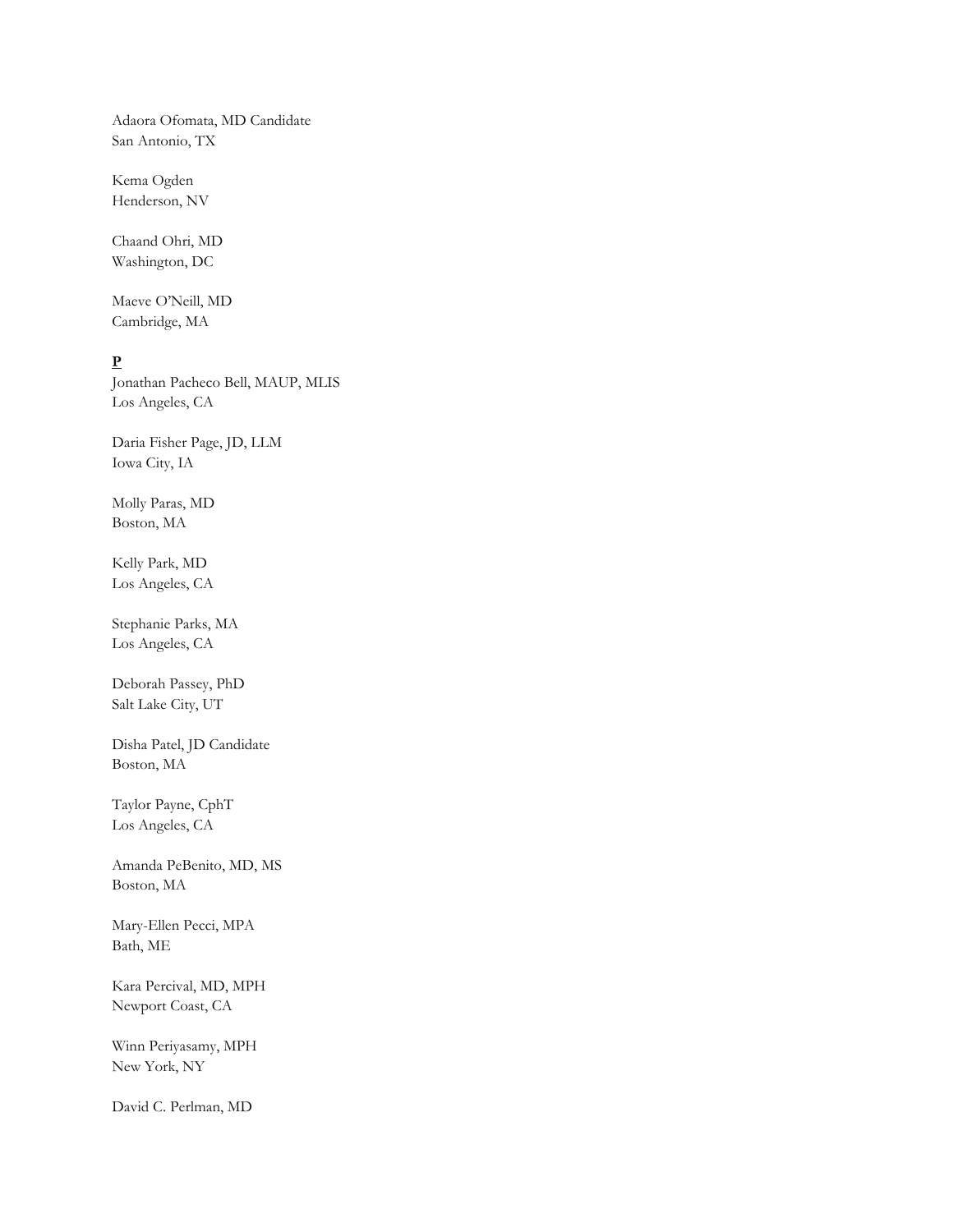New York, NY

Lisa Peterson, LMHC/LCDP/LCDS/MAC Providence, RI

Kristin Petherbridge, PhD Altadena, CA

Marvin G. Pettiford, PA, BS, MPH Bakersfield, CA

Amber Akemi Piatt, MPH Oakland, CA

Alexis Pleus Binghamton, NY

Jobert Poblete, MD Los Angeles, CA

Nancy Podewils-Baba, MSW, LSCW Verdi, NV

Karyn Pomerantz, MPH, MLS College Park, MD

Maggie Potthoff, MDIV, MPP Los Angeles, CA

Natan Vega Potler, MD Candidate Bronx, NY

Barry A. Price, MA San Luis Obispo, CA

Dave Pringle, JD Washington, DC

Albertina Prins, RN, FNP Oakland, CA

Sukhdip Purewal Boparai, MPH Fairfield, CA

# **Q**

Kaitlyn Quackenbush Los Angeles, CA

## **R**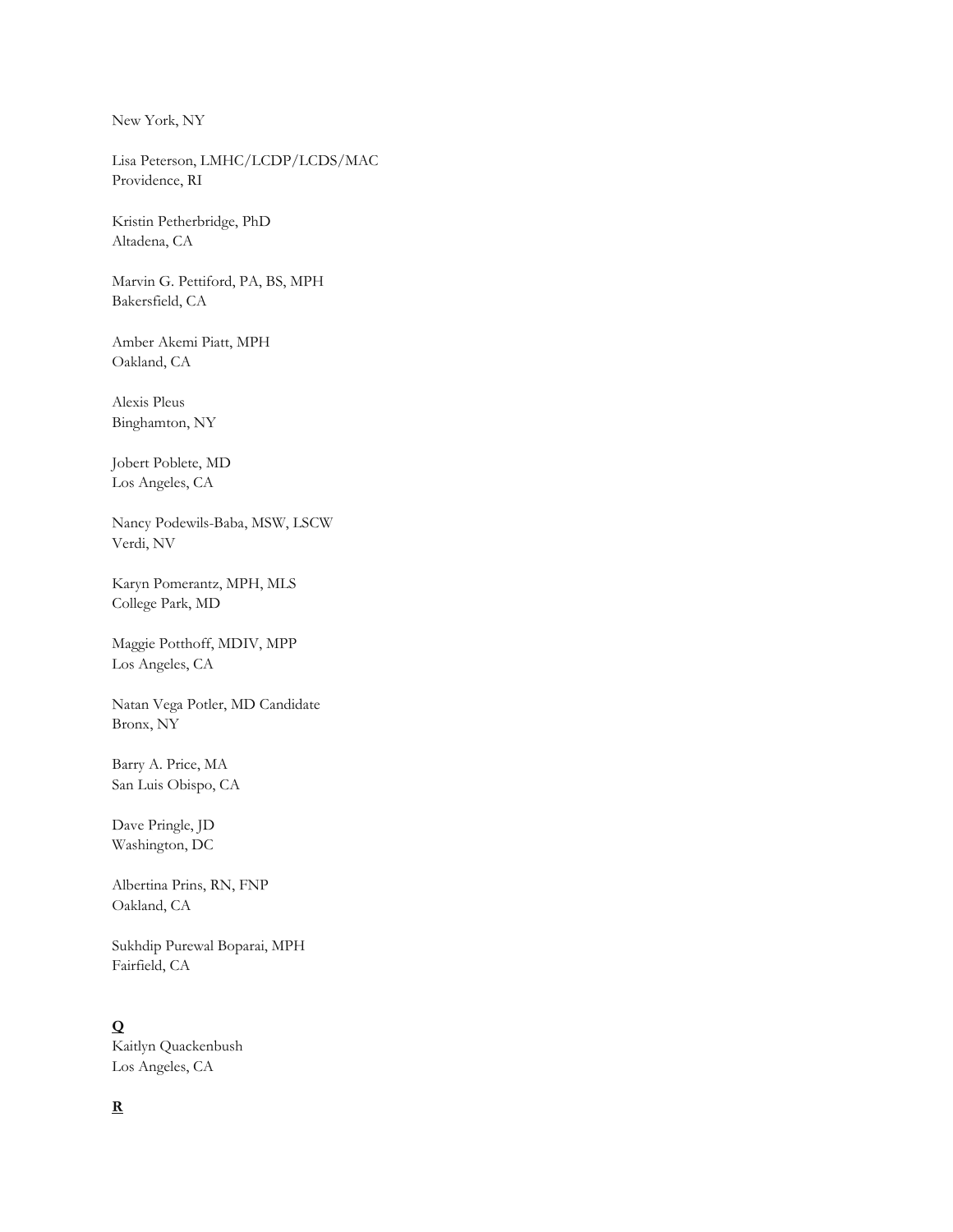Valentina Ramia, MS, MA San Francisco, CA

Grace Guerrero Ramirez, MSPH Washington, DC

Anuj Rao, MD Candidate New York, NY

Megan Raschig, PhD Sacramento, CA

Jim Recht, MD Cambridge, MA

Amanda Reese, BSW Missoula, MT

Michele J. Reed, PhD Templeton, CA

Harrison Reeder, PhD Candidate Cambridge, MA

Bruce Reilly, JD New Orleans, LA

Susan Reverby, PhD Boston, MA

Andrew Reynolds Oakland, CA

Kenzi Riboulet-Zemouli Barcelona, Spain

Josiah D. Rich, MD, MPH Providence, RI

Melvin Rico, MD Candidate Los Angeles, CA

Stephanie Roberts Hartung, JD Needham, MA

Marc Robinson, MD Houston, TX

Kimberly Rodgers, MA Washington, DC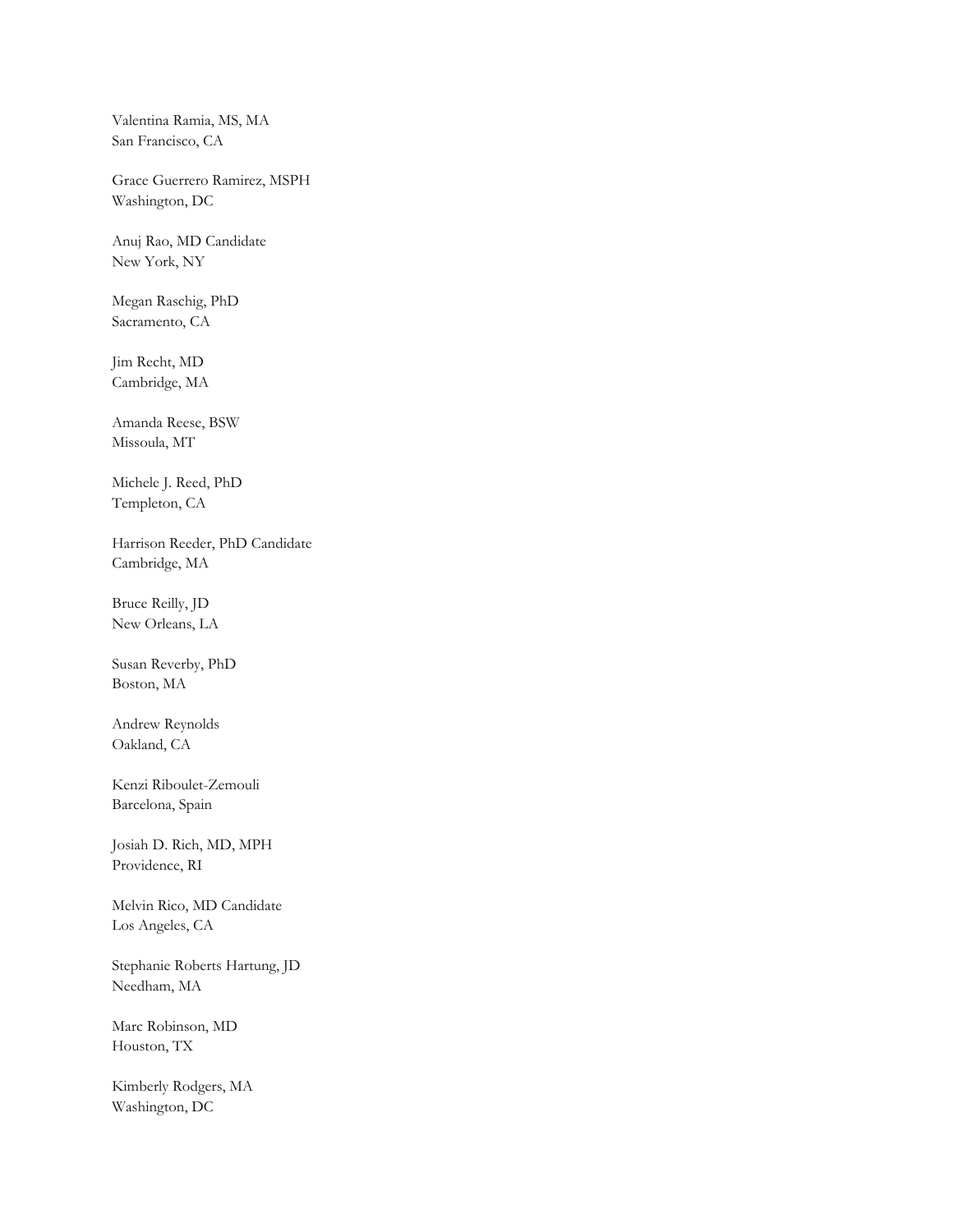Joan Rodman, PhD Santa Monica, CA

Brenda L. Rodriguez, MPH Stanford, CA

Carolina Rodriguez, MPH Long Beach, CA

Martha Camacho-Rodriguez, MS Downey, CA

Ruth Rollins Boston, MA

Rebecca Rollston, MD, MPH Newton, MA

Keshet Ronen, PhD, MPH Seattle, WA

Shirley Roseman, MSW Pompano Beach, FL

Julie Rosen, LICSW, MS Boston, MA

Jonathan Ross, MD, MS Bronx, NY

Nichole Roxas, MD MPH New Haven, CT

Lipi Roy, MD, MPH, FASAM New York, NY

Emma Rubin, MPH Chicago, IL

Patricia Rush, MD Sodus, MI

## **S**

Angelica Saada, MD New York, NY

Gabriella Safyer, MD New York, NY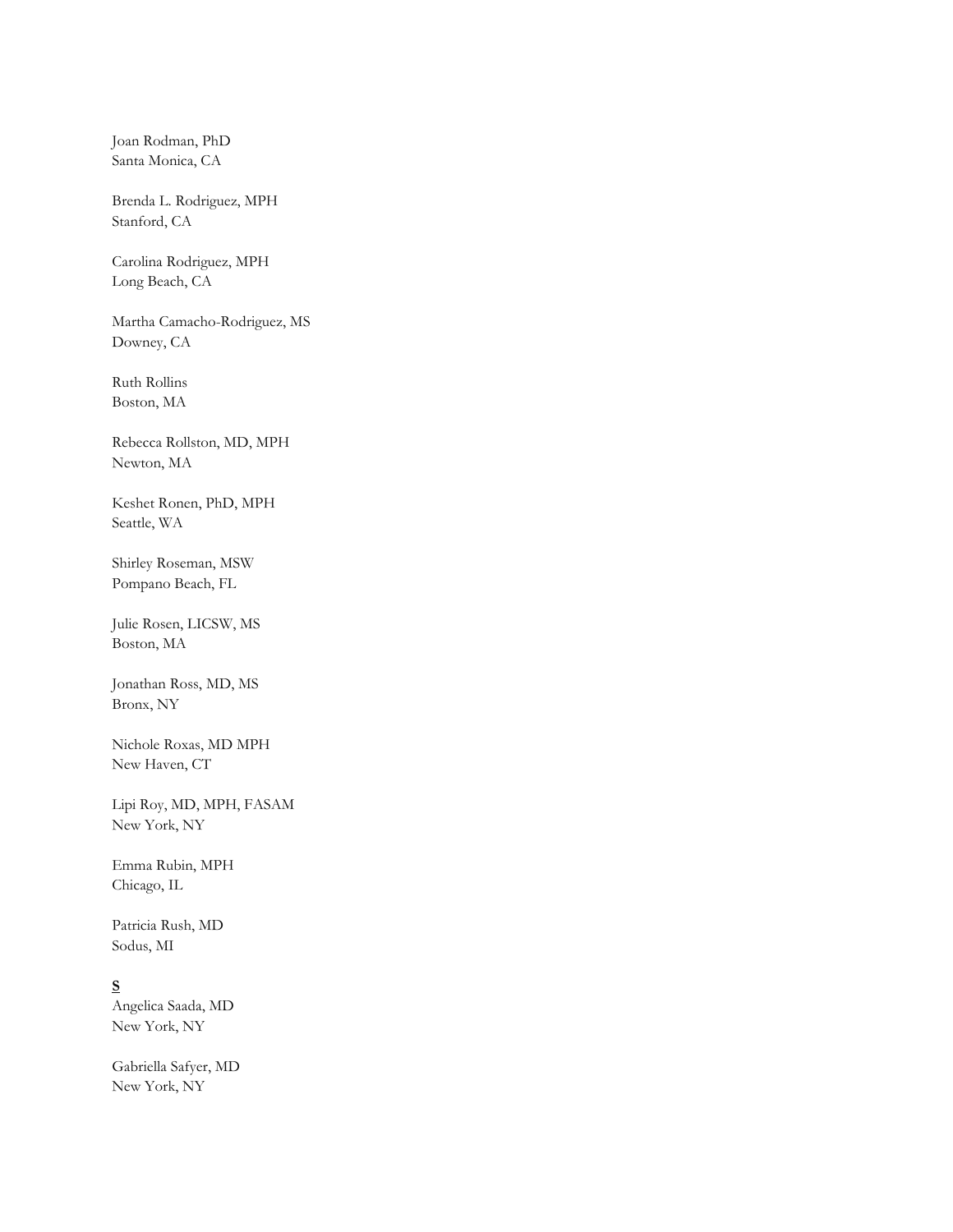Tierra Salmon, DEM Portland, OR

Shamsher Samra, MD, MPhil Los Angeles, CA

Angelo Isaac Sandoval, MPA, Esq. Oakland, CA

Hannah Sands Los Angeles, CA

Catherine P. Sanford, MSPH Durham, NC

Cathy Santos, MPH Brooklyn, NY

Adam Sarli, MS Brooklyn, NY

Penelope Saunders, PhD Morristown, NJ

Sage Scanlon Perez Los Angeles, CA

Katherine Schaff, DrPH, MPH San Francisco, CA

Gordon Schiff, MD Boston, MA

Karlene Schowalter, MS, FNP Tucson, AZ

Gail Groves Scott, MPH Lancaster, PA

Gabriel Schwartz, PhD Candidate Boston, MA

Thea Sebastian, JD, MS, MSc Washington, DC

Randy Seewald, MBBS, MD, FASAM New York, NY

Jess Seline, MPH Candidate Tucson, AZ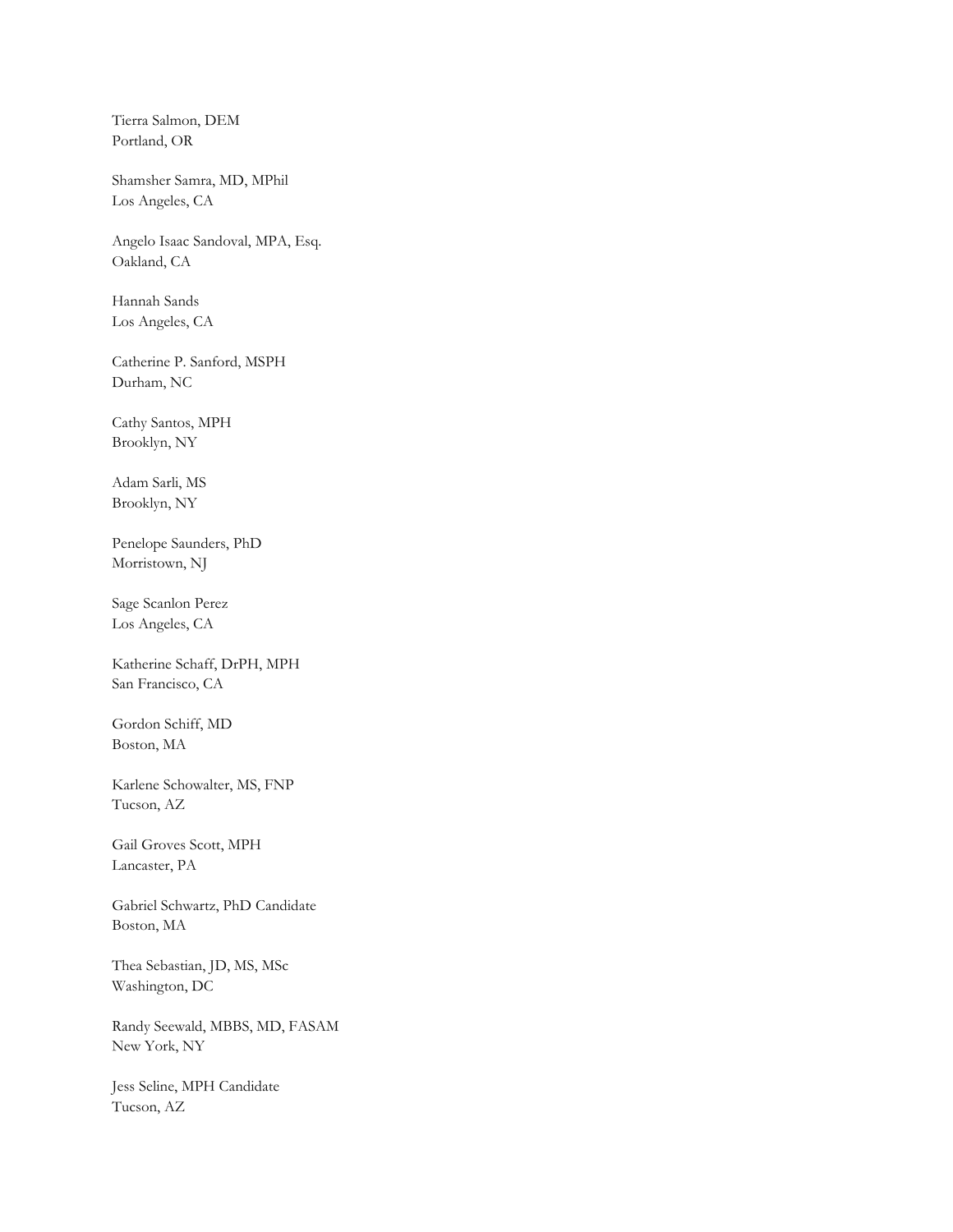Stephen Selinsky, MD Minneapolis, MN

Angela Serwin, MSW/MPH Candidate St. Louis, MO

Kshama Shah, MD, MPH Glendale, CA

Mitul Shah, BSN, RN Lutz, FL

Keriann Shalvoy, MD Brooklyn, NY

Bridget Shanahan, LMSW New York, NY

Shira Shavit, MD San Francisco, CA

Talia Shear, MD Chicago, IL

Richard Shepard, MA Claremont, CA

Amber Shields, PhD Santa Rosa, CA

Paul Shirey Los Angeles, CA

Jenny Siegel, MD Boston, MA

Stephan Jacob Siegel, Esq. Rego Park, NY

William Silvers, MD Denver, CO

Danielle M. Simonson, ACNP Troy, NY

Cherly Sims, PhD Los Angeles, CA

Heidi Lee Sinclair, MD, MPH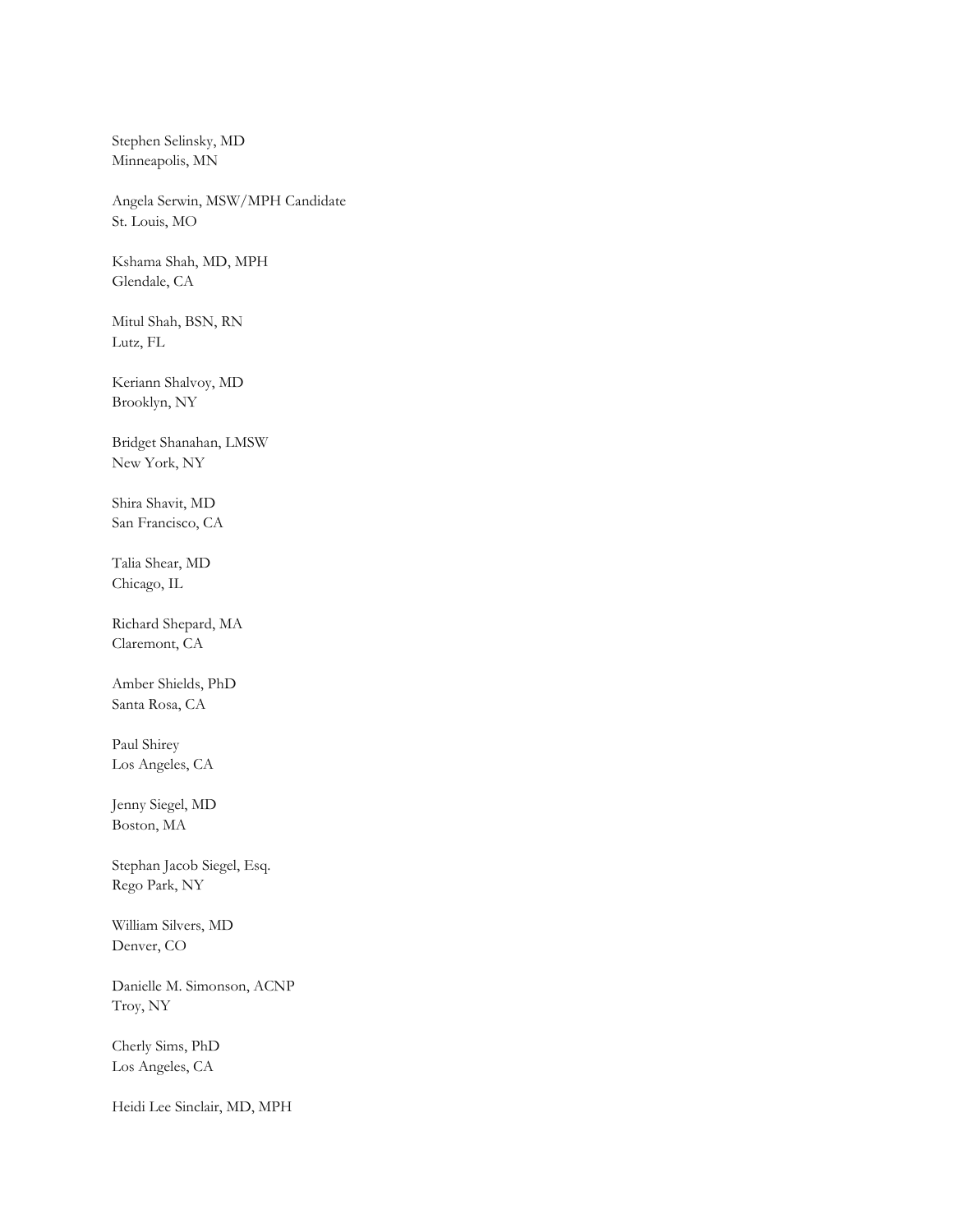Baton Rouge, LA

Navjot Singh, MPH New York, NY

Arjun Sinha, MD, MS Indianapolis, IN

Darius D. Divin, PhD, MES Takoma Park, MD

Whitney Skillen, MPH Durham, NC

Mandy Sladky, RN, MSN, CARN Seattle, WA

Deepika Slawek, MD Bronx, NY

Ravenna Smith, MSW Candidate Berkeley, CA

Zara Snapp, MPP Denver, CO

Emerald Germaine Snow, MSPH, MA Los Angeles, CA

Natasha Sokol, ScD, MPH Providence, RI

Tamika Spellman Washington, DC

David Spero, RN San Francisco, CA

Nathen Spitz, MD Candidate Iowa City, IA

Elizabeth L. Spradley, BSN, RN Baltimore, MD

Gail Sredanovic, MA Menlo Park, CA

Sanjeev K. Sriram, MD, MPH Ellicott City, MD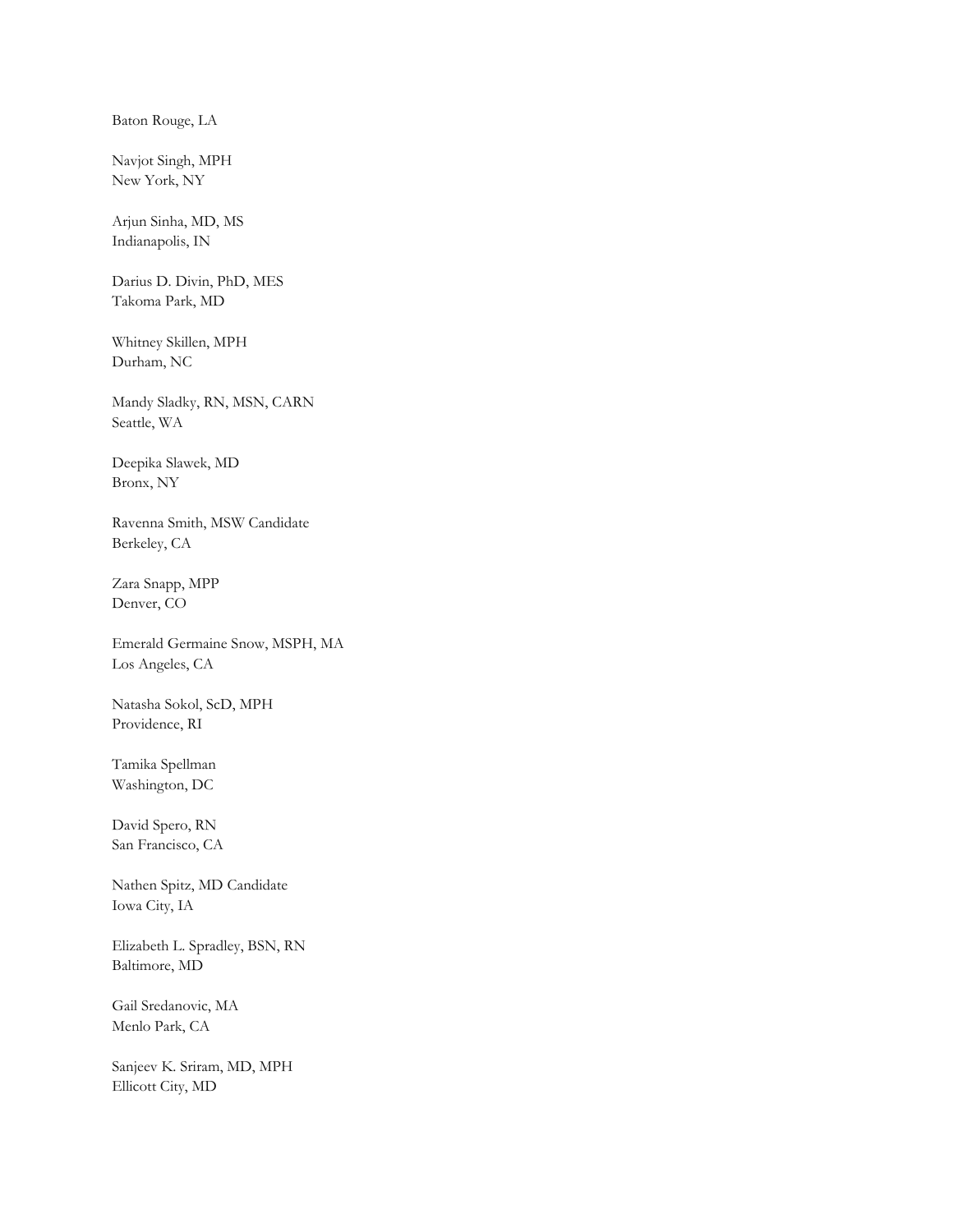Judith Stacey, Ph.D. Oakland, CA

Marilyn Stachenfeld, PhD Aliso Viejo, CA

Sharon Stancliff, MD New York, NY

Anna Steiner, MSW, MPH Oakland, CA

Katherine Stevenson, MD/MPH Candidate Boston, MA

Andrea Steward, MSW Millinocket, ME

Vivian Stockman Huntington, WV

Steffanie Strathdee, PhD Carlsbad, CA

Kimberly Sue, MD, PhD New York, NY

Carolyn Sufrin, MD, PhD Baltimore, MD

Elizabeth Sutton, LCSW Los Angeles, CA

Deborah Szanto, PhD Yorktown Heights, NY

**T** Jason Tan de Bibiana, MSc Brooklyn, NY

Sam Tanyos, MD Boston, MA

Kimberly Tate-Brown, JD, NPP, RN Bronx, NY

Gloria Tavera, PhD Cleveland, OH

Lee Taylor-Penn, MPA, MPH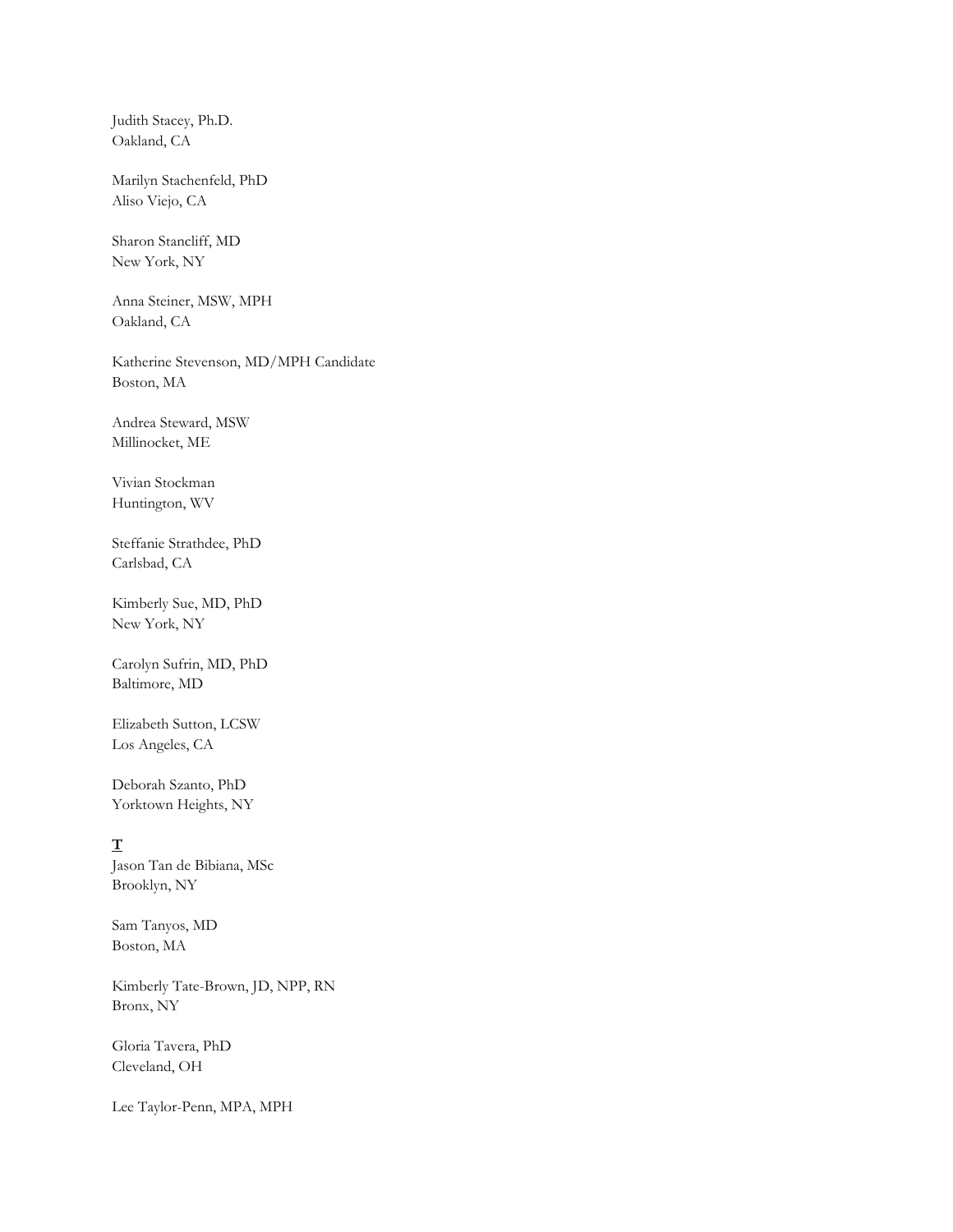Washington, DC

Sharon Tedder, MS, LMHC Indianapolis, Indiana

Sandi Tenfelde, PhD, RN, APN Chicago, IL

Lauren Textor, MA Los Angeles, CA

Jennifer Tighe, MSPH Oakland, CA

Madina Thiam, MA Los Angeles, CA

Adam Thiesen Bangor, ME

Jean Thomas, MD Los Angeles, CA

Ariana Thompson-Lastad, PhD Berkeley, CA

Jane Thompson, MA, MFA Chester, PA

Kelly Thompson, JD Philadelphia, PA

Thomas L. Thomson, RN New Haven, CT

Amanda Thrasher, LMHC Indianapolis, IN

Jason Throop, PhD Los Angeles, CA

Cara Thurman, RN, MPH New York, NY

Terah Tollner, JD Candidate Chicago, IL

Erica Tracewell, JD Candidate Boston, MA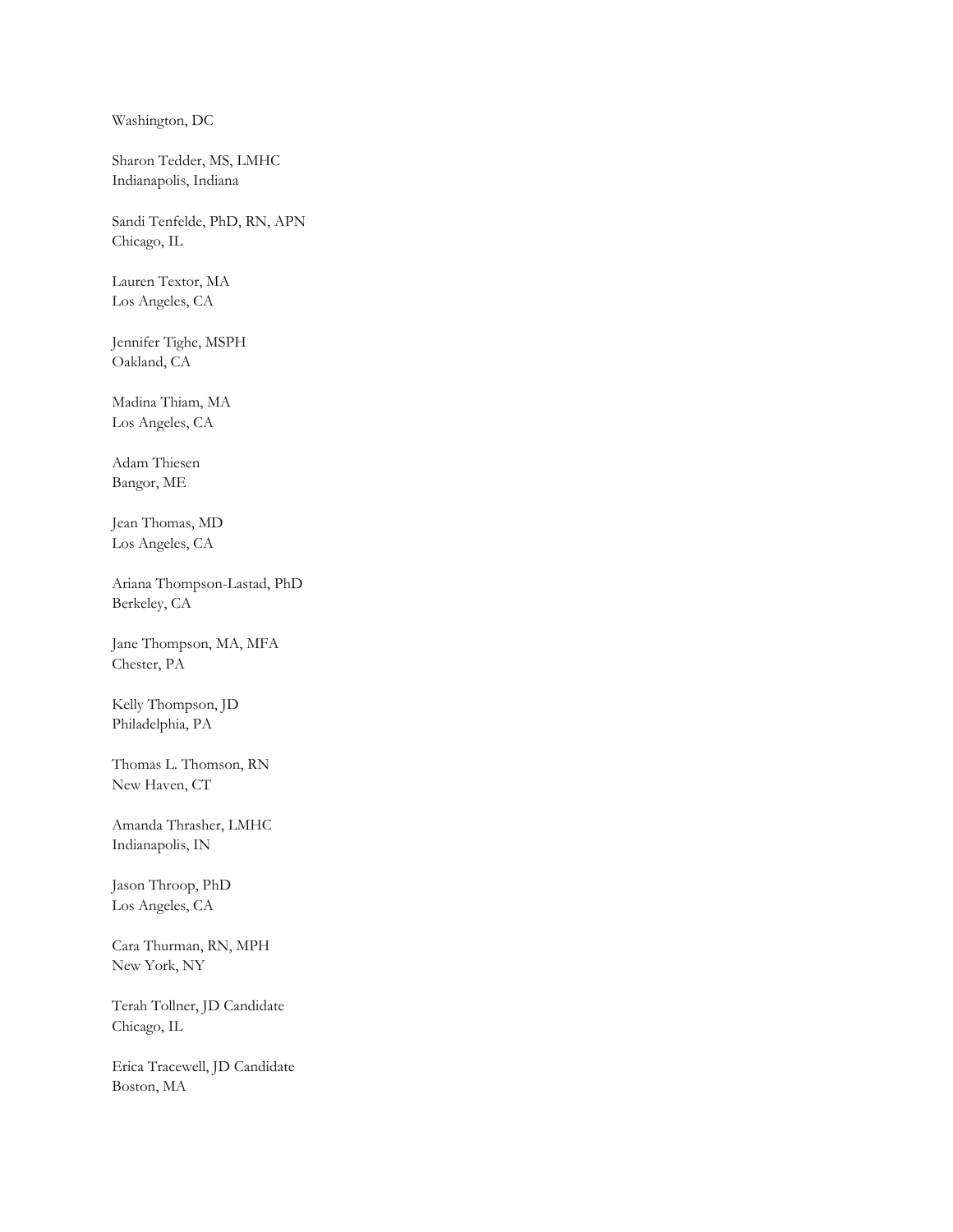Linda Tran, MPP, PhD Oakland, CA

Connor Treacy Oakland, CA

Bruce Trigg, MD New York, NY

Bianca Tylek, JD New York, NY

Griffin Tyree, MD Boston, MA

## **U**

Emily Unger, MD/PhD Candidate Boston, MA

Carrie Ungerman Studio City, CA

## **V**

Sheila P. Vakharia, PhD, MSW Brooklyn, NY

Vanessa Van Doren, MD Atlanta, GA

Tejas Venkat-Ramani, MPH Brooklyn, NY

Milo Vieland, JD Candidate Boston, MA

Emilia Vignola, MSPH New York, NY

Alexander Visotzky, MPP Los Angeles, CA

Darshali Vyas, MD Cambridge, MA

**W** Matt Wait, SMS Los Angeles, CA

Justine Waldman, MD, FACEP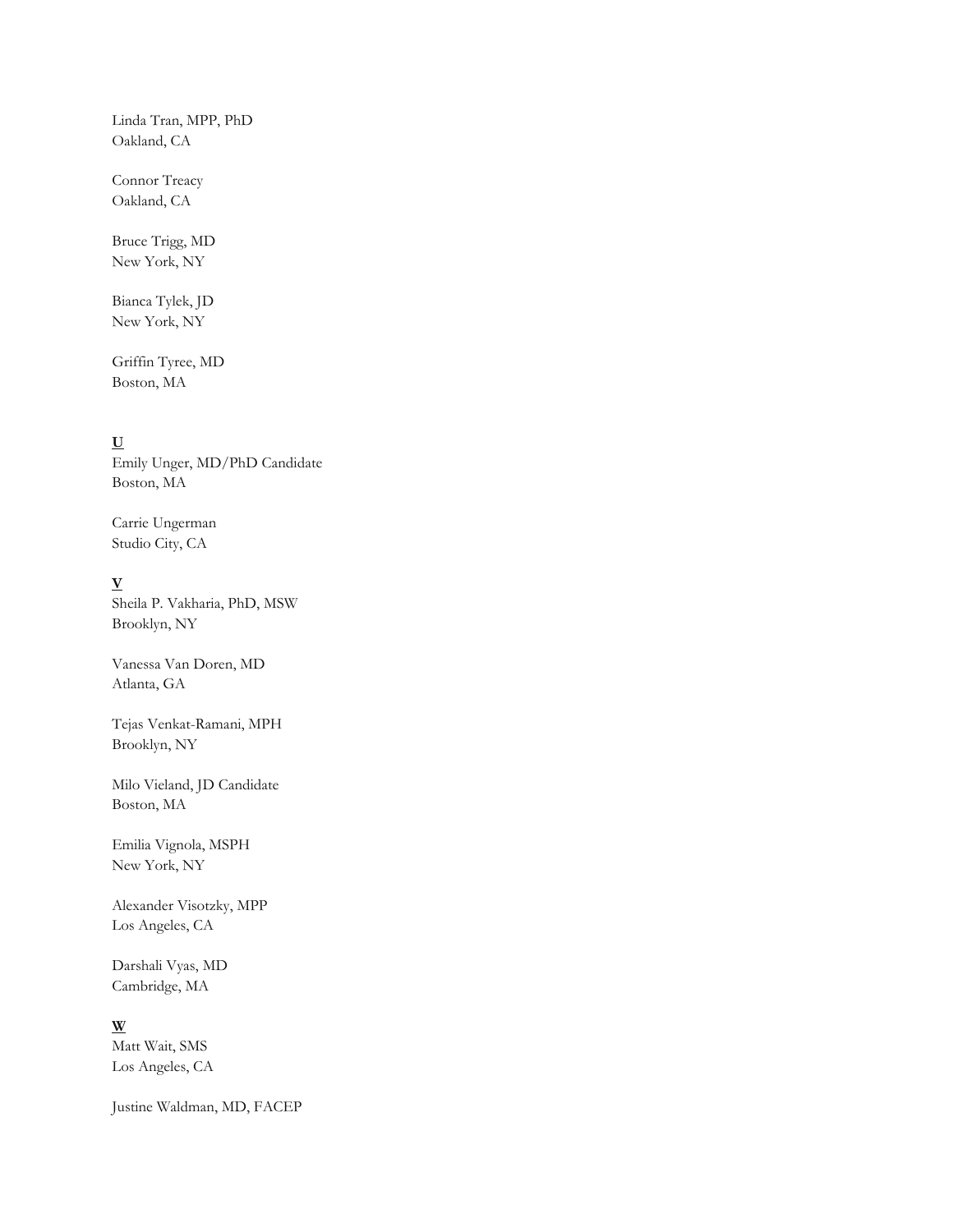Ithaca, NY

William J. Walsh, III, MD Salt Lake City, UT

Stephanie Webb, JD Los Angeles, CA

John Weems, MD Cambridge, MA

Gail Weininger, MSW Alameda, CA

Brittany White Dallas, TX

Harrison White, JD Los Angeles, CA

Eric Whitney, MD, MSEd New York, NY

Moriah Wilkins, JD Candidate Boston, MA

Jessica Williams Madison, WI

Marjorie Wilson, LMSW, MPH Boise, ID

Mel Wilson, LCSW Washington, DC

Genester Wilson-King, MD, FACOG Lake Mary, FL

Michael Wisniewski Hacienda Heights, CA

Eric Wittrock, DO St. Louis, MO

James Wood, MPH New York, NY

Steffie Woolhandler, MD East Chatham, NY